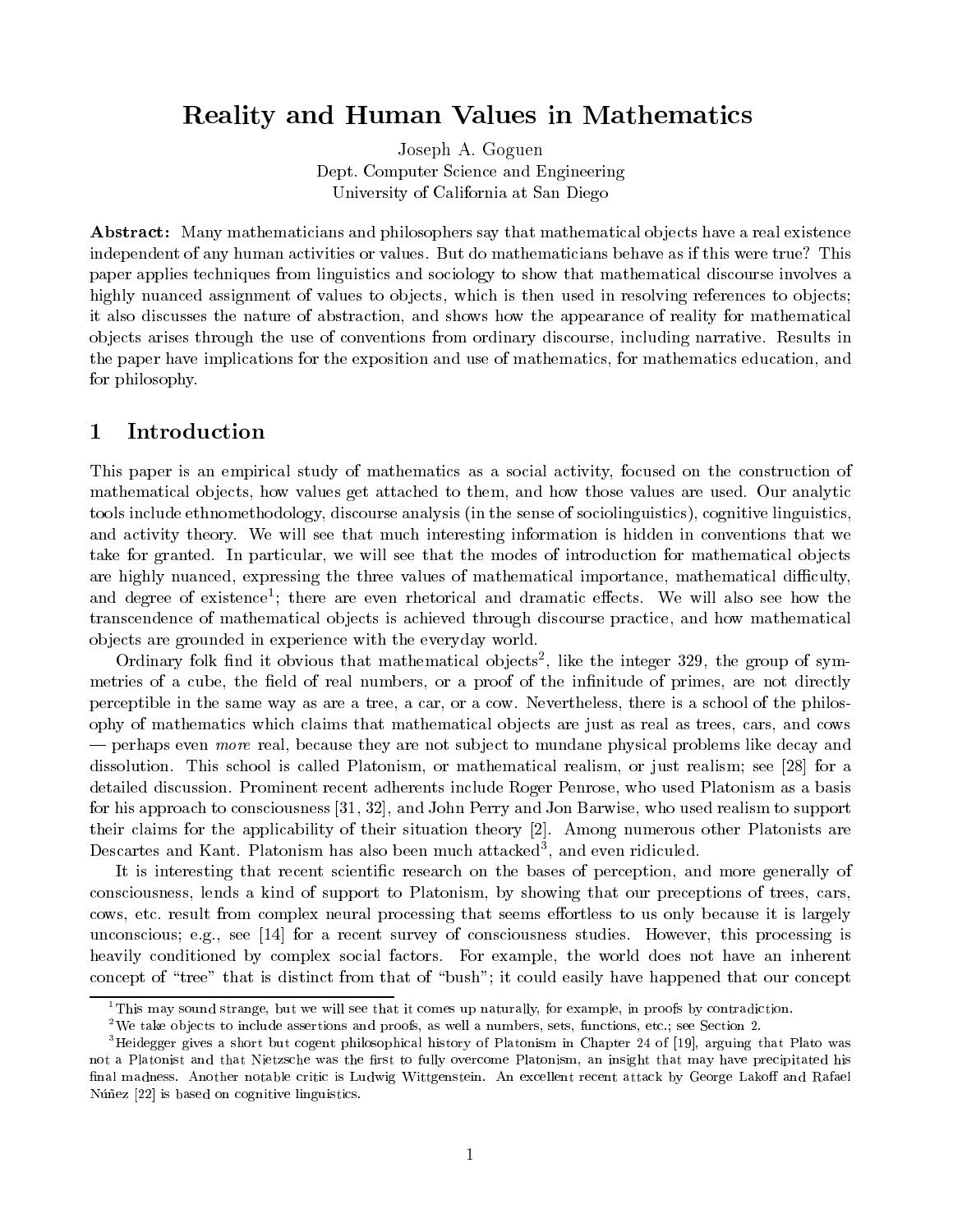of "tree" was different from what it is, either including some things currently excluded, or vice versa, or both. Any real concept is sustained and modied through social interaction, and is sub ject not only to problematic cases (such as bonsai), but also to different uses in different sub-communities, as well as to misunderstandings misuses, and evolution, e.g., though metaphorical extension. Moreover, the social category into which a perception is placed also effects the perception, as is brought out, for example, in James Gibson's theory of affordances [10]. Although mathematical objects might differ less from real world objects than was once thought, and future research might bring them even closer together, we can still say that Platonic objects do not appear in the real world, and that it is not possible to observe any causal role for them in any real mathematical discourse; in that sense, they do not exist.

Perhaps we can better appreciate some of the difficulties faced by a sociology of mathematics by contemplating the following two paradoxes:

- 1. Actual instances of mathematics are embodied, situated, and material; but mathematical ob jects appear to be objective and transcendental.
- 2. Mathematics is very abstract; but it is also very applicable.

Regarding the first, it is clear that mathematical objects are not real in the ordinary sense of tangibility; yet doing mathematics feels like working with real things. How does this happen? The second paradox has seemed particularly acute to physicists, who have produced a good deal of discussion, starting from a famous paper by Eugene Wigner [42]. We will see how these paradoxes can be resolved through certain observations about the language of mathematics.

In particular, we will examine the following questions: How are mathematical objects introduced into mathematical discourse? How are mathematical objects referenced within mathematical discourse? What role do values play in mathematical discourse (if any)? We will see that mathematical discourse builds on conventions of ordinary discourse types, especially narrative. We will look for deviations from expected usage and ask what extra *work* is being done by them. And of course, we will use what we discover to see what we can learn about the nature of mathematics. One motivation for this paper is to improve the teaching of mathematics, a sub ject about which there is much controversy, especially for secondary schools. Another motivation is to help design better user interfaces for mechanical theorem proving systems, since our research group at UCSD is building such a system [16, 13, 12].

Section 2 describes the data and methods that are used, Section 3 discusses related literature, Sections 4 and 5 consider how mathematical objects and assertions are introduced, Section 6 considers how they are referenced, and the nature of abstraction, Section 7 describes the discourse structure of proofs and narratives, Section 8 applies some ideas from cognitive linguistics, and Section 9 gives some conclusions and a summary. I thank Leigh Star for some valuable comments, Todd O'Brien for help with some linguistic issues, and Charlotte Linde for educating me in socio-linguistics during our long collaboration.

#### 2 Data and Method

Our data are taken from mathematics textbooks and papers, from field notes, and from video tapes of live mathematics at a black (or white) board. We collected examples from over 20 books and papers, which happened to be in my office at the time of writing, over five hours of videotape collected in the United Kingdom and the US, all in English, and field notes from various lectures and other events. We will use the term **natural mathematics** for instances of the actual situated practice of mathematics, in textbooks, papers, or live interaction, and the term text for any segment taken from any one of these. We note that natural mathematics is always materially mediated [5]., e.g., by printed or handwritten symbols, or by speech (which is vibrating air).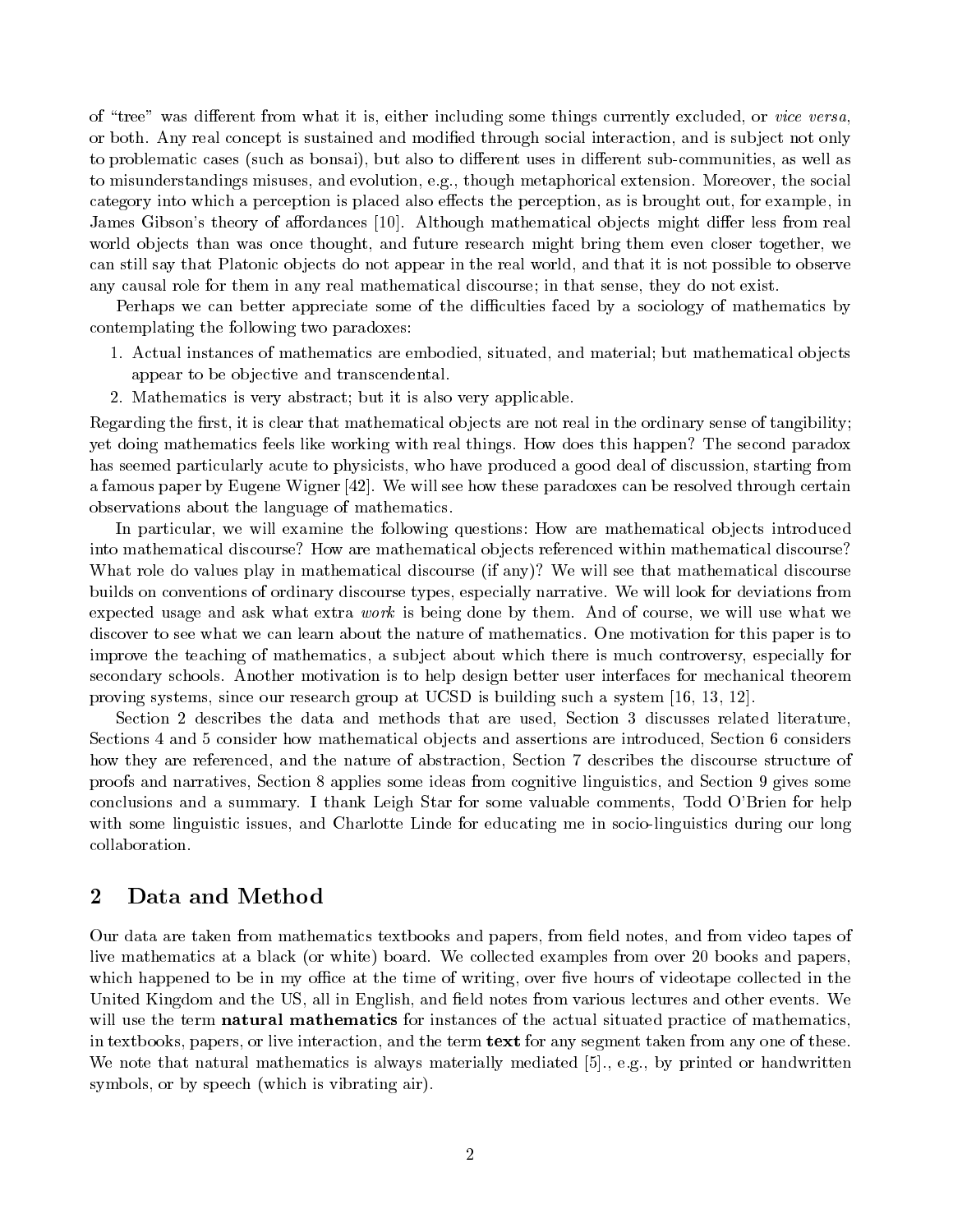Mathematics is a natural social activity, done by and for human beings in particular social contexts, and thus we view the language of mathematics a particular variety of natural language among many others, including narrative, plans and jokes. This approach is quite different from attempts to "purify" the language of mathematics, rendering it formal and without meaning, as in logical studies of mathematics, or rendering it purely mechanical, as in many efforts in computer science (Donald McKenzie [27] has made a careful social study of mechanized mathematics). In particular, we are interested in the values that are implicit in mathematical discourse, and that get attached to mathematical ob jects.

Our analysis draws on traditions that include cognitive linguistics, discourse analysis (in the sense of socio-linguistics), semiotics, and ethnomethodology. It should not be thought that we accept everything from each tradition, nor that our way of combining them is random. If we discard a certain amount of narrowness and dogmatism, not only are these traditions largely compatible, but they are also mutually reinforcing in many respects, for example, in rejecting psychological reductionism, cognitivism, Cartesian dualism, naive Platonism, and in supporting a pragmatic empiricism.

We find ethnomethodology  $[9, 35]$  valuable for its refined sensitivity to the details of interaction, its avoidance of reductionism, its strong commitment to empiricism, and its notions of \member's competance" and "accountability"; its unwillingness to use insights from linguistics, cognitive science, etc. is a drawback that is easily overcome. We take "mathematical objects" to be defined by their being used assuch in mathematical discourse; that is, we take our warrant for this term from the way that discourse participants speak or write. This does not imply that we (or they) are necessarily commited to a philosophical position which affirms (or denies) that mathematical objects actually exist in some sense, nor does it propose reduction to some psychological basis. Rather, we follow the concepts and methods of members, warranted by member's competance4 , as recommended by ethnomethodology.

Semiotics [30, 36] emphasizes the separation and relatedness of signs and meaning, as well as (via Saussure) the structure of complex signs, though many proponents seem to be covertly Platonist. We have also drawn upon activity theory, with its emphases on historical development, cultural context, and material mediation [5, 41]. Cognitive linguistics [21, 8] provides the important notions of conceptual space and blending, and emphasizes the role of metaphor. Actor-network theory [23, 3] focuses on the numerous, diverse actors and complex relationships needed to sustain islands of stability in social experience, and also emphasizes the role of representations and translations. Discourse analysis [20] focuses on the structure of linguistic units larger than the sentence, and on certain relations in the coevolution of language and society; it also provides a window into the value systems of social groups. In particular, we use the notions of discourse saliency, discourse strength, and discourse type; the first two are discussed in Section 4 and the last in Section 7.

When we speak of the "social construction of mathematical objects," this should not be understood in a perjorative sense. Rather, as suggested by Harry Collins  $[6]$ , it is a methodological necessity for a sociology of mathematics, as for the sociology of any science, to adopt a neutral, or even skeptical, stance towards what is studied; if we simply accept what practitioners tell us, we are not studying what they do. This is not to say that what mathematicians say is wrong, or that they simply make it up, but rather that methodological skepticism is essential to an empirical study, which must include studying what members say they do as a part of what they do.

<sup>4</sup>The author's professional training in mathematics includes a 1968 PhD from the University of California at Berkeley.

<sup>5</sup>This perspective underlines the fundamental misunderstanding on which some attacks on the social sciences in the so-called "science wars" have been based, e.g.,  $[40]$ , which (perhaps deliberately) confuses methodological skepticism with a denial of the validity of scientic results.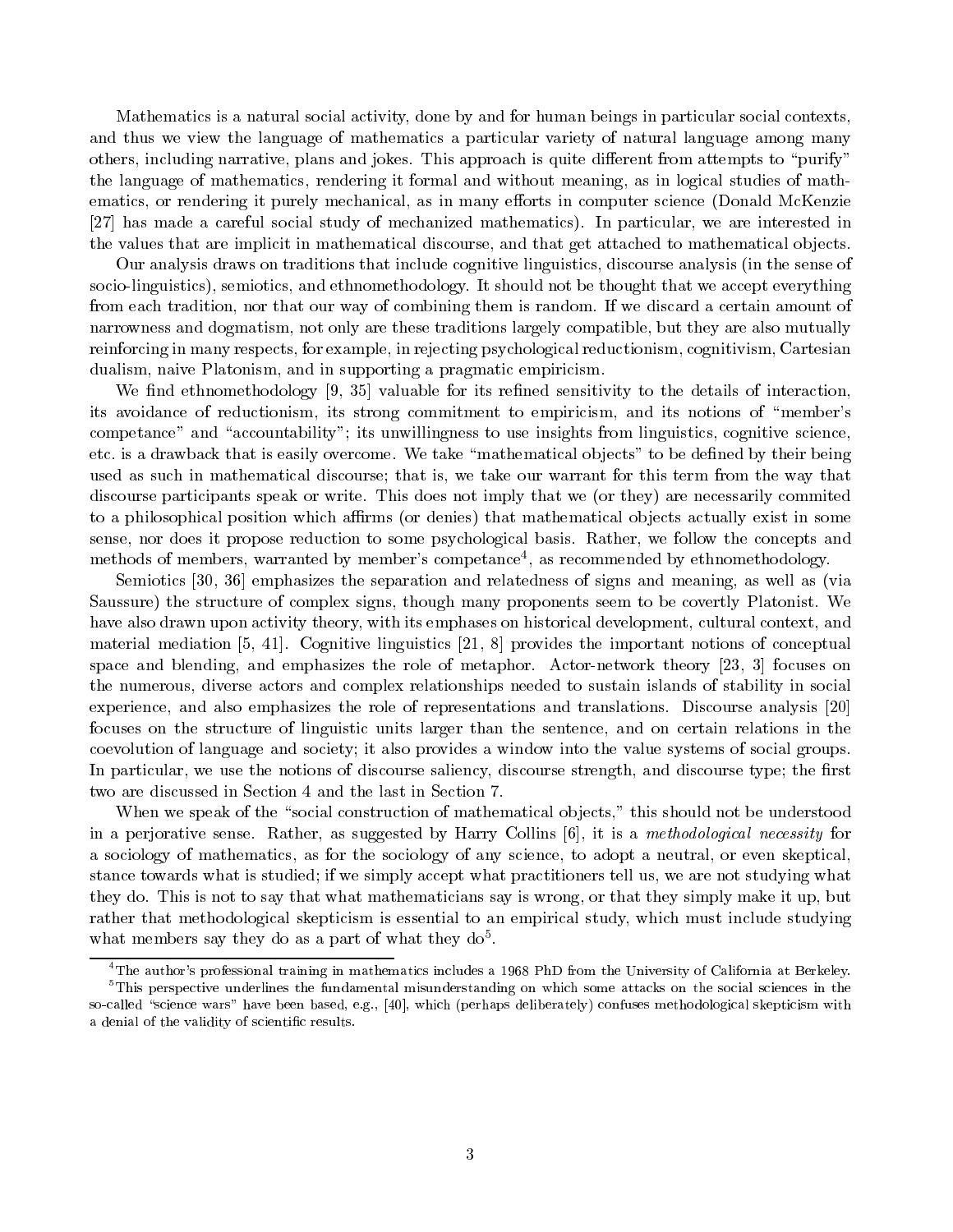#### 3 Some Literature

The literature on mathematics (as opposed to the literature of mathematics) is rather chaotic; much of it is speculative, normative, political and/or irrelevant, and relatively little is based on empirical studies of natural mathematics. I prefer not to cite examples from this depressing collection, but instead offer a rough typology for it. One large category consists of famous mathematicians ponticating, based on their experience with very hard proofs; like the advice of Olympic athletes, this may not be very useful to ordinary mortals, and could even be harmful. For a perhaps extreme example, as a graduate student, I was told by an eminent algebraicist that smoking was necessary for doing top quality algebra! Another, very large, category is written by philosophers, proposing theories of what is real. Educationists have also written much, sometimes based on classroom experience; these papers often exhibit a strange mixture of theories, and sometimes have hidden political agendas. Finally, psychologists have written about mathematics, often based on laboratory experiments in highly articial environments.

We now consider some research closer to our own, in having an empirical basis in natural mathematics. A brilliant book by Lakoff and Nunez discusses the embodinent of mathematics  $[22]$ . Their toolkit from cognitive linguistics includes image schemas, conceptual metaphors, and blending, but not discourse, narrative, or sequential analyses, multimedia, or introduction and reference. There is much good material on the historical development of certain concepts, and on metaphorical projection, and there is an excellent analysis of mathematical concepts, which is not part of present study.

Eric Livingston wrote a classic ethnomethodological analysis of mathematics [26]. Its major example is an excellent discussion of Gödel's incompleteness theorem. Livingston finds (and we confirm) that proofs are constructed to be locally adequate for a given purpose, and in particular, are only elaborated to the extent needed for a particular occasion. Also, proving is accountable in the sense of making clear what it is; accountability is a natural social achievement of members. This work may be frustrating, because its strict adherance to ethnomethodology keeps it within the world of working mathematicians, and so prevents it from reaching what most people would call conclusions about this world.

Anna Sfard works on mathematics education, especially how new concepts are learned [38, 39], using a mixture of methods to study mathematical discourse, including semiotics and cultural psychology. Topics discussed include abstraction, learning, concept, metaphoric projection, and object; [38] anticipates some points from [22].

In his social study of mechanical theorem proving for verifying software, especially safety critical software, MacKenzie [27] discusses "cultures of proving," especially those of professional mathematicians, and of fully formal, mechanical proof in theoretical computer science. The present paper is focused on the culture of professional mathematicians, in which proofs are not formal, but we occasionally contrast this with the culture that advocates formalized proofs.

The present paper is also part of a larger project on what we call "natural ethics," the aim of which is to reveal inherent values in objects, by examining the work that is done in using them. For example, the values embedded in user interfaces are examined in [15], focusing on some popular web search engines. The paper [11] draws on ideas from ethnomethodology and the sociology of science, to develop foundations for a social semiotic approach to information, with examples from computer systems design, and to argue that values are inherent in all natural social interaction.

#### 4 Ob ject Introduction

Ob jects are introduced into mathematical discourse in a wide variety of ways, which writers and readers, speakers and listeners, tend to take for granted. But we will show that the different forms express the values of provers, including mathematical significance, mathematical difficulty, and what we will call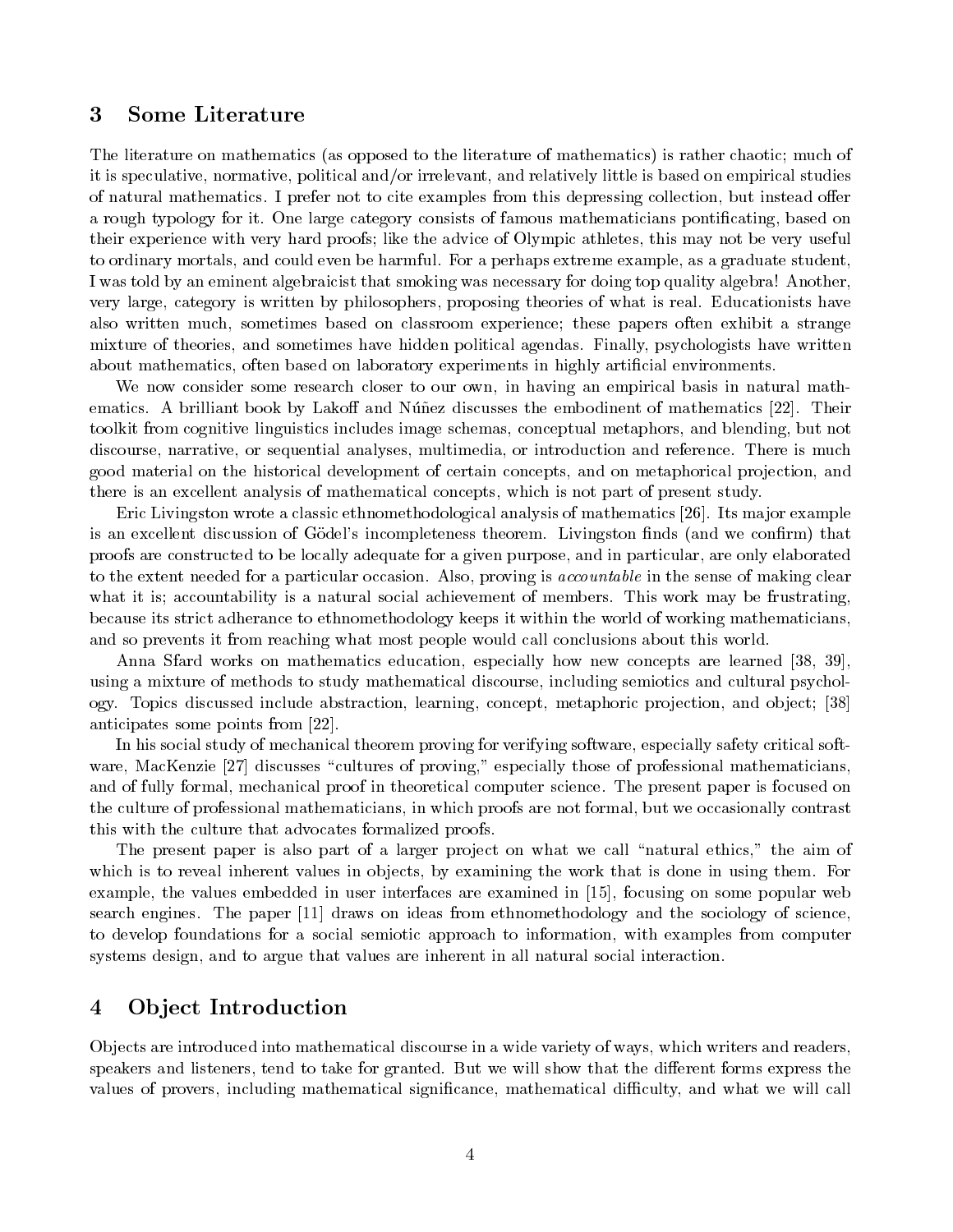ontological status (which is a kind of \degree of existence"), and we will show that these values are then used in resolving abbreviated references to objects. Our analyses rely on a principle called **recipient** design in ethnomethodology, which says that speakers tend to design what they say to minimize the effort required for listeners to understand it, taking advantage of shared knowledge and values. This implies that extra work done by speakers (or writers) generally has a purpose that relates to the work done by listeners (or readers). Although we do not have access to the values of writers (or speakers), we do have access to the work done by readers (or listeners) in interpreting what they write (or say), and so the principle of recipient design gives us access to certain work done by writers, and through that to their values. Since we can assume that writers consider this work worth doing, this allows to infer values shared by the community of professional mathematicians.

We also rely on some concepts and principles from discourse analysis, e.g., [20, 24], including the following: Discourse strength refers to the level of emphasis with which the object is introduced, discourse saliency refers to the likelihood that an abbreviated reference (such as "it") will indicate the object, and  ${\bf discourse \; scope}$  refers to the area of text over which an introduction holds sway", i.e., the  $\,$ portion of text where the saliency of some object is high. We will see that discourse strength depends on a variety of factors, including lexical choice, syntactical placement, and discourse placement, and that there are some interesting relations among these discourse notions and certain values that are attached to objects. (In general, member's competance, i.e., proficiency in the area of mathematics involved, is needed to assess these factors, especially discourse scope, although these are analyst's concepts rather than member's concepts.)

Let's begin with some examples of simple imperative sentences that introduce objects into mathematical discourse:

Let N be an integer. Assume that <sup>N</sup> is an integer. Suppose <sup>N</sup> is an integer.

One purpose of introducing mathematical symbols like <sup>N</sup> above is so they can be used later; of course, they are tokens, not the mathematical objects themselves. It is easy to find many more instances of each of these forms, where "N" and "integer" are replaced by other tokens, such as "G" and "group," and of course many similar examples can be found in our data.

If mathematics is viewed as a purely formal activity, then the above introductions are equivalent; thus, in typical formalizations (e.g., in the type theory of Coq [7], or of Mizar [29]) they would all appear in the same form, as a declaration of a variable  $N$  of type integer. But natural mathematics is not a purely formal activity, it is a human activity, and natural mathematical discourse involves many subtle distinctions. For example, the " $let$ " form above is stronger than the "assume" form, which in turn is stronger than the "suppose" form, in that these forms express progressively more doubt. Passive forms of introduction, such as "Let a group G be given," are still weaker. We will see other examples of such hierarchies.

Sentences that begin with  $\|u\|$  are not very common<sup>t</sup> in ordinary English discourse, so it is interesting to consider why they are so common in mathematical discourse. A phrase of the form "Let X be a Y" perhaps takes a magisterial aura through association with one of the most famous phrases in the Bible, "Let there be light," which is said by God, and clearly involves creation. The phrase "Let it go" is somewhat common in ordinary discourse, but since it does not involve the verb "to be" it has a different character. The phrase "Let it be," which is the title of a famous Beatles song, is somewhat common in

<sup>&</sup>lt;sup>o</sup>In computer science, the term lexical scope is used for the portions of a computer program's text within which a declaration is active. In contrast to natural texts, this notion has a completely precise denition for each programming language.

However, sentences that begin with "let's" or "let us" are common, and can even be found in this paper.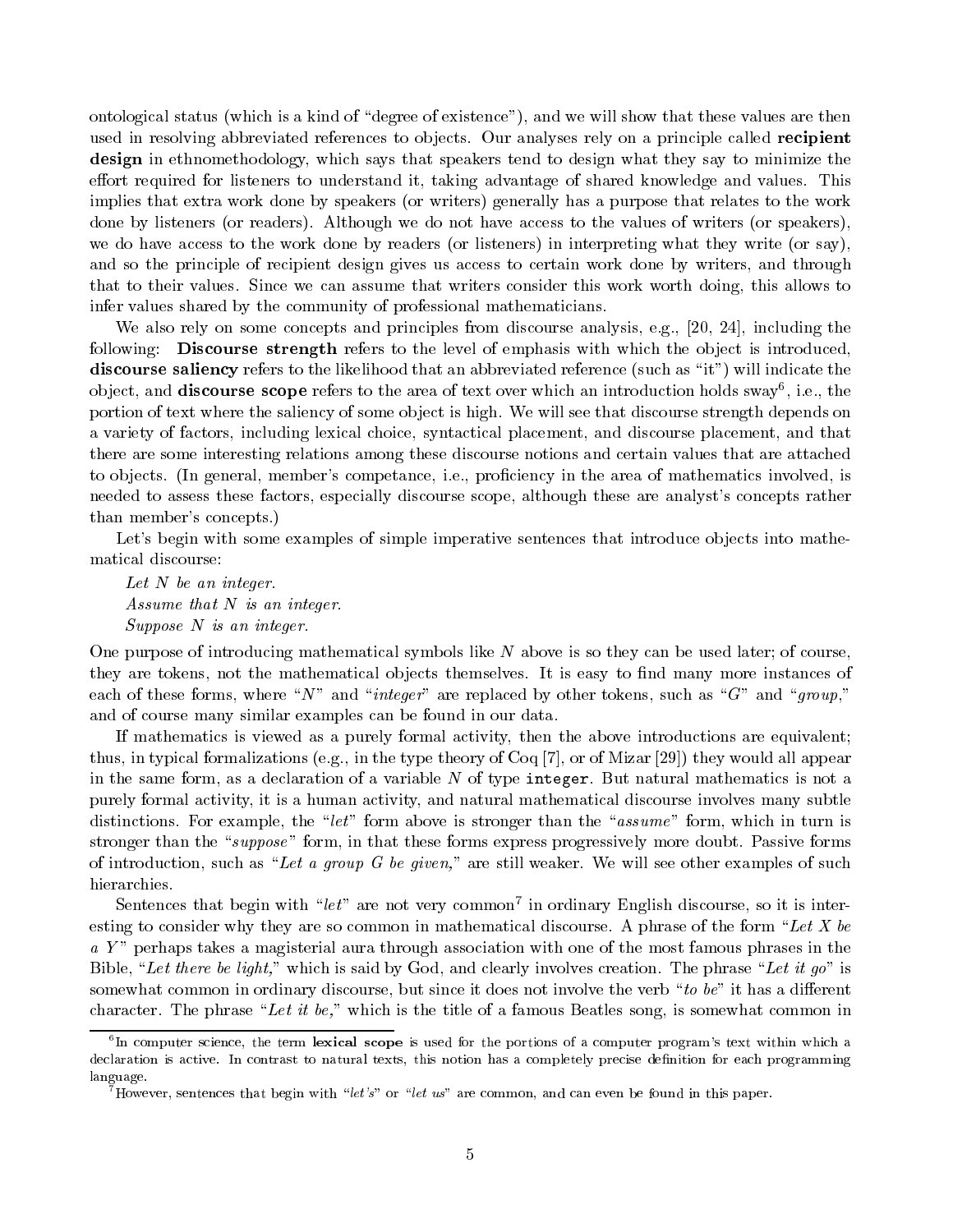New Age and other circles, and also seems not closely related. Sentences like "Let the games begin" or "Let the good times roll" are performative speech acts in the classic sense of Austin [1], in that they ritualistically call forth the condition described (the first of these begins the Olympic games). Getting closer to the usage in mathematics, we can imagine<sup>8</sup> someone saying "Let T be the table" as they go over a diagram showing the placement of furniture in a room, and maybe even "Let T be a table" as they draw it on the paper. Such uses are certainly related to those in mathematics, and highlight the baptismal aspect, since many uses of "let" give names to objects that (implicity) already "exist." Note that the implicit subject of the verb "let" is "I" or "we," where the latter has some connotation of the so-called "Royal we," where a monarch or other important person uses first person plural pronouns for him- or herself. In summary, phrases of the form "Let X be a Y" or "Let X be Y" confer a name, have an association with creation, and have a God-like or royal connotation, all of which help to make mathematical objects appear real. We will argue in Section 8 that what such locutions call forth is a conceptual space, in the precise sense of cognitive linguistics.

Although all the above introductions occur in main clauses, there are also many examples where introductions occur in a subordinate clause, which may come before or after the use of the object:

Given an integer N, ... Supposing that  $N$  is an integer, ... Assuming <sup>N</sup> is an integer, ... For N an integer, ... If  $N$  is an integer, ... ..., where <sup>N</sup> is an integer. ..., with <sup>N</sup> an integer.  $...,$  assuming  $N$  is an integer. ..., provided <sup>N</sup> is an integer.

A general principle in discourse analysis is that something placed in a main clause is stronger than something placed in a subordinate clause; more generally, the more deeply embedded the phrase in which something appears, the weaker it is. In addition, introductions that come before use are stronger than introductions that come after. Other forms of emphasis include repetition, italicization (or other font changes), color changes, and in spoken language, certain changes in volume, spacing, or intonation.

The scope of introductions tends to be much more carefully controlled in mathematical discourse than in ordinary discourse. For example, phrases like

Throughout this chapter, ... In this section, ... Within this proof, ... In this lemma only, ...

are often used to qualify object introductions. See also the discussions of scope earlier in this section, and in Section 5 for assertions.

All the introductions above identify a signifier, such as  $N$ , with what is signified. Although this is the most common case, there are also many introductions that indicate a separation between signifier and signied, such as the following:

Let N denote an integer. ..., where <sup>N</sup> indicates an integer. ..., where <sup>N</sup> ranges over the integers.

<sup>8</sup>These items are not in our dataset.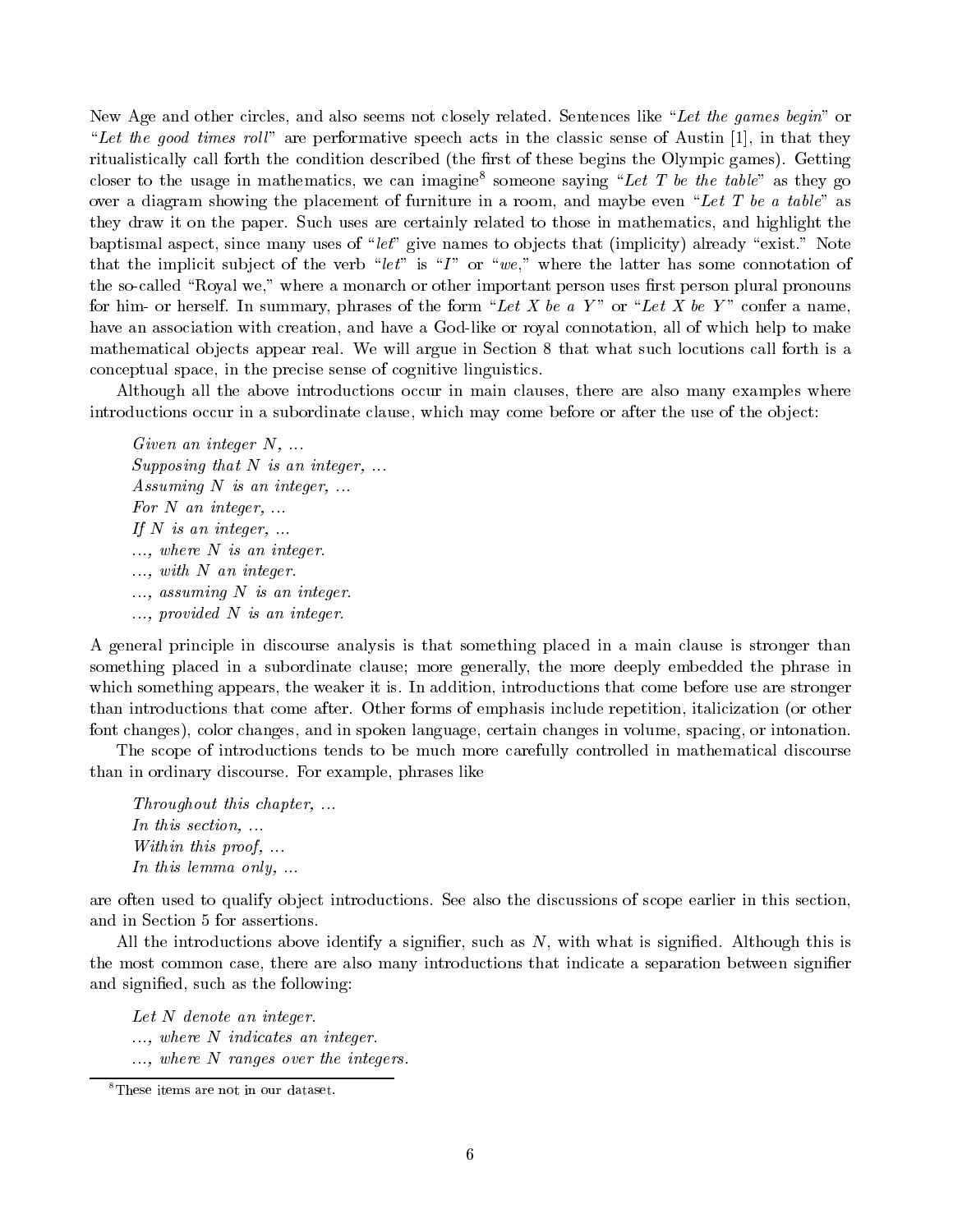The identification of signifier and signified contributes to the appearance of the reality of the object involved, since the signifier is certainly real, e.g., ink on paper, chalk on a blackboard, or sound in the air. Therefore the above phrases have less strength than the more direct forms.

Objects can also be introduced with some assumptions, as in the following,

Let  $N$  be a positive integer. Suppose <sup>P</sup> is a prime greater than N. Assume that <sup>G</sup> is a commutative group.

This is a slight extension of the syntactic form for basic introductions.

Ob jects are not always given a symbol when they are introduced:

We will operate over a fixed real closed field. We work in an arbitrary Hilbert space.

Introductions with forms like this give their objects a larger scope and thus a higher saliency than those previously discussed, because it is clearly intended that they hold over a large segment of discourse. Note that such introductions could also include a symbol, as in

We will operate over a fixed real closed field  $R$ .<br>We work in an arbitrary Hilbert space  $H$ .

It is not necessary for objects to be introduced as specific individuals, since they can instead follow some general convention that has been explained earlier, such as:

We let capital letters denote sets. We will use the notation  $a, o, \ldots$  for vectors.

One can then write formulae using the symbols that these conventions justify without explicitly introducing the symbols. Introductions like these indicate a greater importance for the class of objects involved, but not necessarily for objects of the class, each of which should be judged from its own introduction.

For a mathematician, assertions and proofs are also objects that can be referred to, combined with other ob jects, and manipulated in various ways. So it should be no surprise that these are introduced into mathematical discourse in ways that are similar to other objects; we give examples and discuss the values that are attached to them in the next section. Actually, results and proofs are in general much more important in mathematics than objects, which after all are only introduced in order to facilitate stating results and constructing proofs. In particular, conditional assertions are extremely common, which helps to explain why introductions involving "*if*," "*assume*," and "*suppose*" are so common: they set up the conditions under which some assertion is to hold. Often these introductions appear in clauses that are subordinate to the clause of the assertion, though this is certainly not always the case.

In general, the stronger an introduction, the larger is its discourse scope, and the more important is the object involved. We have already seen some factors that effect discourse strength, including syntactic features like depth of nesting within phrases, and discourse features, such as placement at the front of a ma jor unit; the next subsection will discuss how lexical choice can also be a factor.

Let us call the mutual correlation of discourse scope, discourse strength, and importance, the **prin**ciple of proportion . For example, a  $\lceil let \rceil$  introduction at the beginning of a proof is likely to hold

<sup>9</sup>Such principles are neither normative nor descriptive, but rather are conventional, in the sense that participants are aware of them, and make appropriate use of them, including orienting to exceptions; this gives a precise meaning to the phrase "honored in the breach." Note also that this asserts a mutual correlation between two factors, rather than a one-way causal relation.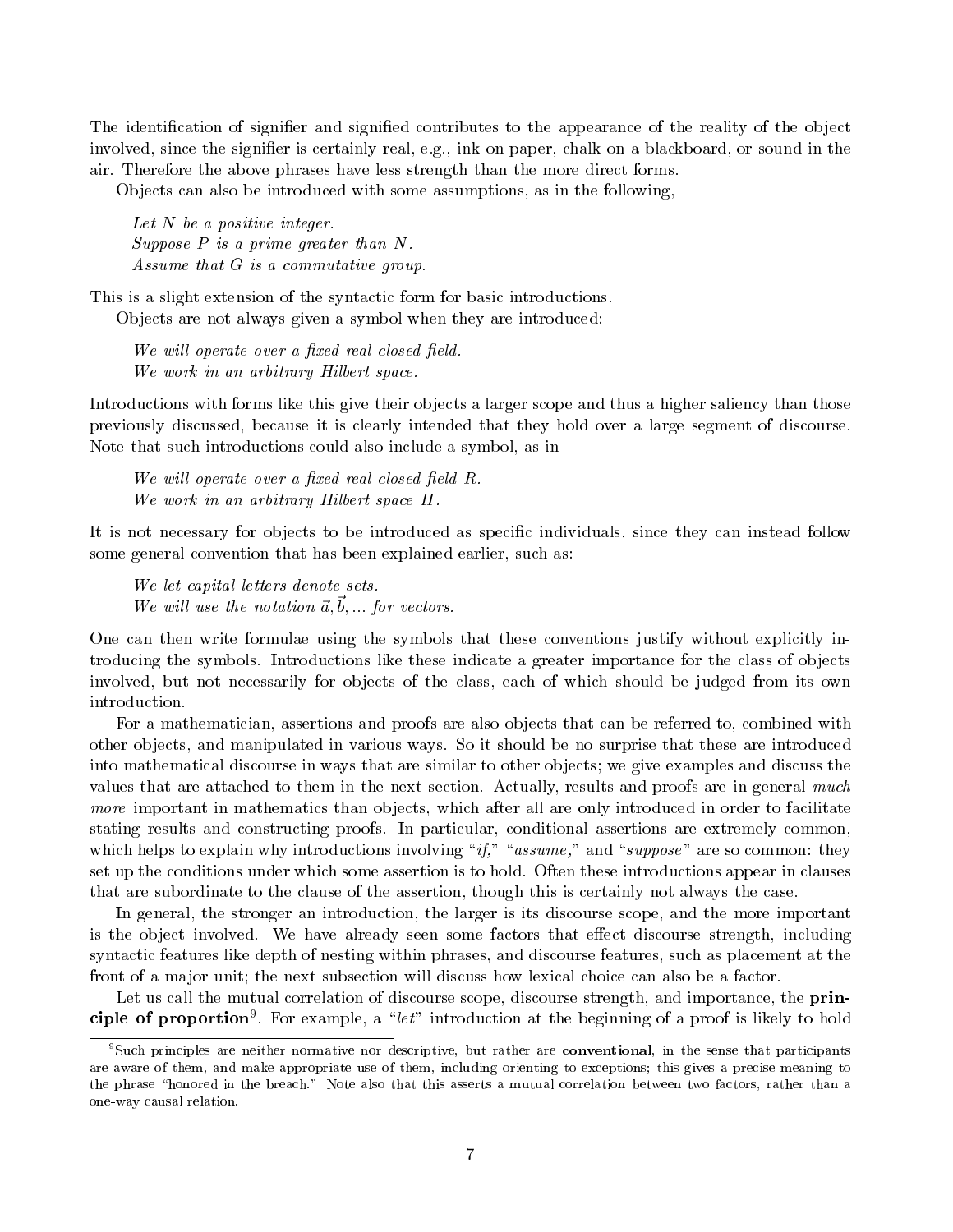throughout the proof (unless it is specifically revoked), and to introduce an important object. On the other hand, if an assertion in some proof involves an index i that ranges from 1 to n, then its introduction typically appears in a subordinate phrase before or after the assertion, rather than near the beginning of the proof, i.e., in a form like

Let  $x_i \in S_i$  for  $i = 1, ..., n$ .

instead of a stronger form preceeding the assertion, such as

Let i be an index ranging from  $1$  to  $n$ .

which would imply a larger discourse scope (though the situation could be different if there are many formulae indexed over that same range). In many cases, the formula is in a subordinate clause, so that the introduction is two levels down, and thus quite weak<sup>--</sup>. The systematic use of such conventions, which parallel those of ordinary conversation, contributes to the appearance of reality for the objects involved.

Note that such a local introduction could locally "override" or supercede an introduction having a more global scope, so that an object can have a very high saliency within a limited scope created by a specific introduction. For example, in a text that uses complex numbers, i would refer to  $\sqrt{-1}$  outside the limited scope of the first introduction for  $i$  as an index above. This implies that the scope of an introduction may be discontinuous, rather than a continuous segment of text. One might argue that instead both scopes are continuous segments that overlap, but this runs contrary to the fact that it is considered very bad form to have the same symbol refer to two distinct introductions within the same assertion.

Instead of being denoted by a single symbol, objects can be denoted by complex symbols, as in:

*angle APB*  
\n*the integer* 
$$
a - b
$$
  
\n*the quotient group*  $G/H$   
\n
$$
\sum_{i=1}^{n} i^{2}
$$
\n
$$
\frac{\partial}{\partial y} \frac{\partial}{\partial x} \int_{0}^{y} \frac{e^{xz+1}}{x+z} dz
$$

We see that an accompanying descriptive phrase in English is optional, and that all of these except perhaps the first have at least a connotation of doing a construction, such a subtraction, quotienting, summing, differentiating, integrating, etc. Note also that these constructions can be almost arbitrarily complex (e.g., one finds formulae that take a whole page of text, or even more). However, these constructions may be very complex and abstract (as opposed to relatively simple concrete constructions like addition), and they may even rely on non-constructive existence theorems.

#### 4.1 4.1 Ontological Status

The main activity of professional mathematicians is not exposition, but exploration, in which one often does not know whether or not certain objects exist. Phrases like

and so we find  $\dots$ thus we discover ...

reflect a metaphor of exploration, rather than of creation, even though they occur in exposition. However, creation metaphors often do occur in constructions, as for example in

 $10$ Note that this discussion relies heavily on syntactic structure.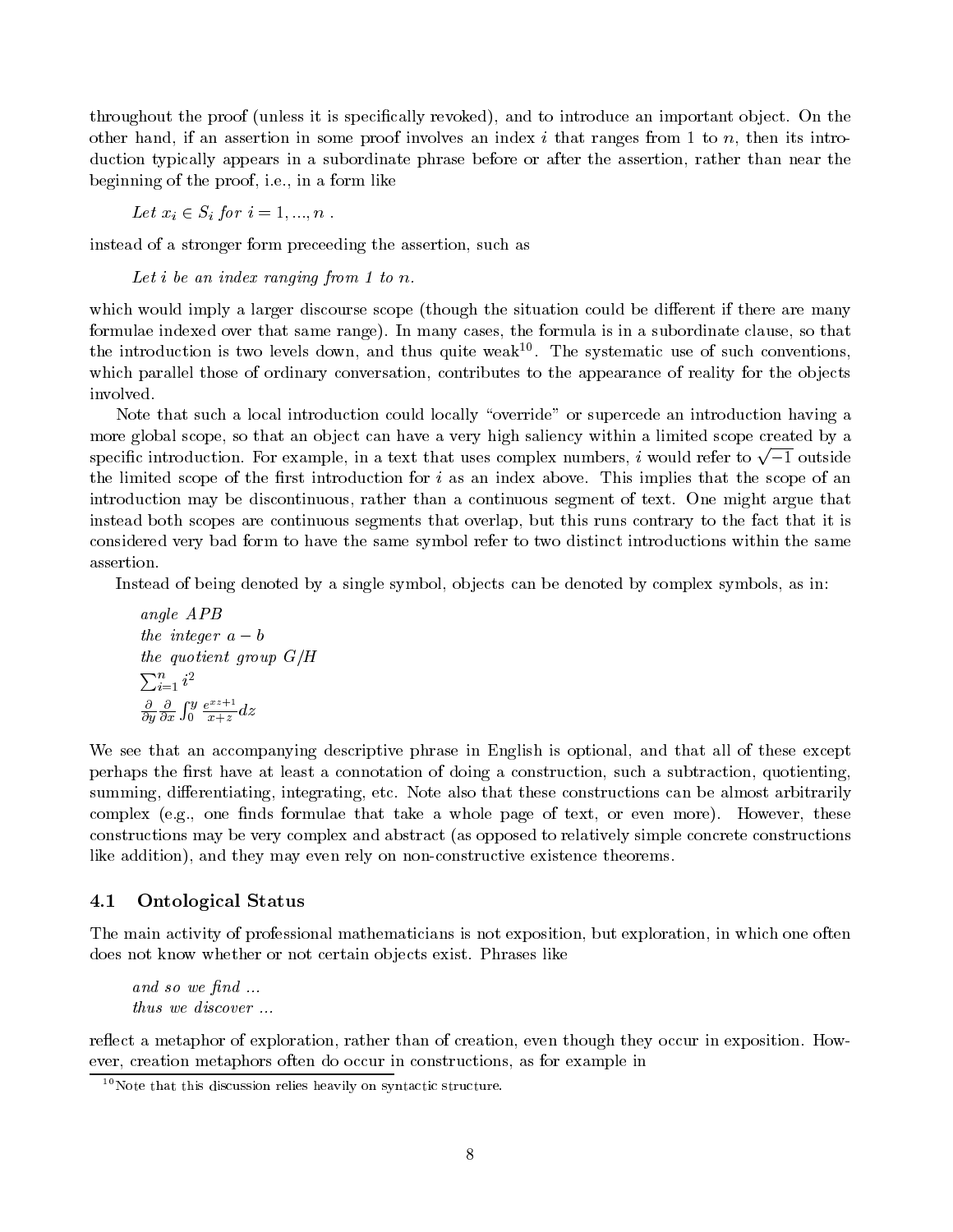We drop a perpindicular. Now bisect angle APB, and extend the bisector ...

The language of construction is pervasive in traditional Euclidean geometry, but is also found elsewhere, for example, in the very common use of "show" as synonym for "prove," as in phrases like "we now show that  $\ldots$ ". Although less common, "demonstrate" has a similar character.

The reader may notice that ... Now we observe that ... thus we can see that ... if you look into it, you will see  $\ldots$ 

Verbs like "see," "observe" and "notice" are often used to introduce results, and have a flavor of construction, which gives them a greater reality, and hence a greater sense of importance. Objects that are introduced in constructions, or that are introduced using a rhetoric of construction, have a higher ontological status than those that are introduced in a more logical mode.

We argued above that objects introduced using verb forms like *suppose*, assume, and granting have a greater level of uncertainty than objects that are introduced using let, etc.; we will use the term ontological status to to refer to this particular value that is associated to objects. Objects with a greater ontological status have a greater certainty, and as a result have a greater appearance of reality.

Lower levels of ontological status often occur in proofs by contradiction, in which a thing assumed to perhaps exist is shown not to really exist. Here is a simple example:

We will show that there are no even primes greater than  $2$ . Suppose that <sup>p</sup> is such a number. Then  $p = 2n$  for some  $n > 1$ . Therefore <sup>p</sup> is not prime.

Because such proofs can be very confusing to newcomers, it is worth considering how to make them easier to follow. Here is a version of the same argument with a more dramatic introduction, and also an explicit indication that the proof is over:

I claim there are no even primes greater than 2. Suppose that <sup>p</sup> is such a number. Then  $p = 2n$  for some  $n > 1$ . Therefore <sup>p</sup> is not prime. QED

The rhetoric of truth and reality is used when a proof succeeds, i.e., "truth" is the mathematician's way of describing what happens happens in properly accountable proving. But this rhetoric breaks down when things are not going so well<sup>11</sup> . For example, phrases like

I'm not so sure about this, but if ... Maybe we could just assume it and carry on. Well, what if we try it this way: ... Maybe there's some way to ... I wonder if we really need that?

reflect uncertainty, and reduce the ontological status of any objects to which they refer. We have also found a strong correlation between the force of such expressions, and the importance of the result being undermined. For example, we see stronger language, including strong lexical items, in the following cases where an attempted proof has completely broken down:

 $11$ Unfortunately, we have much less data on such phenomena, so our conclusions are somewhat limited.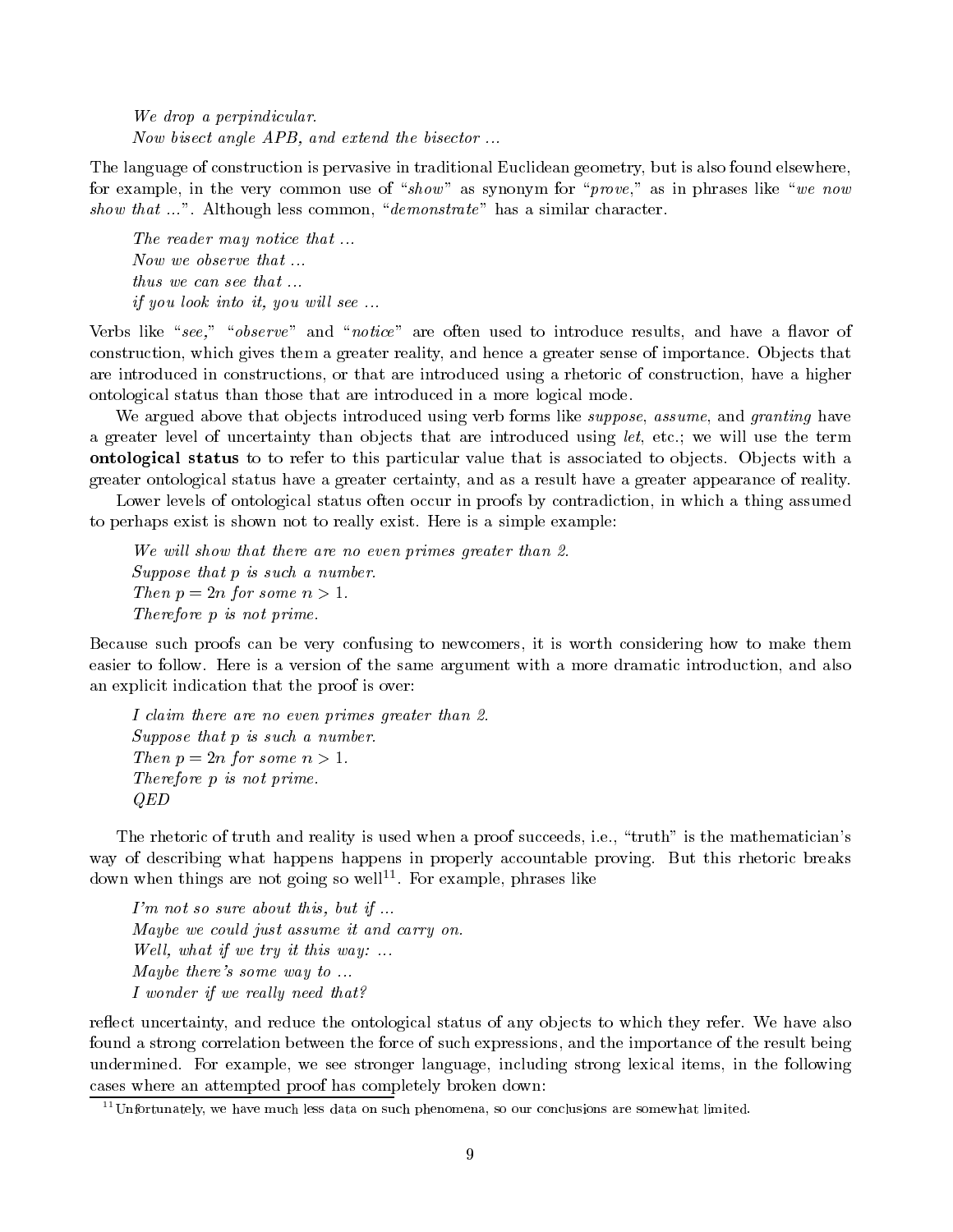I just can't figure it out.  $Sh^{**}$ , it doesn't work! I think it's false now. No, that's not it.

Negatives seem to feature prominantly in the discourse of failure, where the ontological status is of course very low, or even zero when an assertion is proved not to hold, e.g., by giving a counter example.

### 5 Assertion Introduction

As already noted, assertions may be considered objects, and much of what we observed about objects applies to assertions; however, assertions are also treated differently from objects in some ways. For example, the most important results in a book or paper are often introduced in a separate paragraph, headed by keywords that include "Theorem," "Proposition," "Lemma," and "Fact." Note that these form a hierarchy which encodes the mathematical importance assigned to results. Assertions in this form are often numbered sequentially, as are definitions and sometimes other blocks of text. The numbering scheme may start over in each chapter of a book or section of a paper, and may include the chapter or section number, giving rise to forms like "Theorem 7.4" and "Definition 2.1," instead of "Theorem 27" and "Lemma 18." More elaborate forms are also possible, such as "Proposition 8.6.3." In books and papers, formulae are often enumerated using forms like

 $e^{\pi i}=-1$ .  $[6.21]$  $\overline{a}$  extending the contract of the contract of the contract of the contract of the contract of the contract of the contract of the contract of the contract of the contract of the contract of the contract of the contra

In oral mathematics, simple numbering schemes may be used for sets of rules, axioms, and similar homogeneous collections, but more elaborate schemes, like those just described, do not appear.

Very important results are often given proper names, e.g., "the Prime Number Theorem," "Zorn's  $Lemma, "Hilbert's Nullstellensatz," etc., and these appear in both written and oral discourse. As with$ other objects, formulae can also be given short names when they are introduced,

Let  $F$  be the following formula, ... Let  $F$  be the above formula. Let  $F$  denote the following formula, ... Let  $F$  be the formula  $\dots$ 

where we use ..... to indicate a gesture, such as pointing. (This is our first example of notation for multimedia discourse, which in general is very difficult to notate with precision as great as that of purely linguistic discourse.) The considerations discussed in Section 4 also apply here, supporting notions of discourse strength and ontological status for assertions, though it is clearer to speak of a "truth status" for assertions, than of an ontological status. The discourse strength of assertions is determined in much the same way as for objects, mainly on the basis of syntactic and discourse structure. A simple example appears in the proofs by contradiction in Section 4.1, which each begin with an assertion introduction; here the second introduction is stronger, due to its stronger syntactic form.

Assertions are also given another value by mathematicians, which measures how difficult they are to prove. This is not only a very basic (though somewhat covert) value in the mathematics community, but it also provides useful information for proof readers, because it can help in knowing when the proof of some assertion is finished, and more generally, it can help in navigating proof structure, which is often difficult for complex proofs.

Inside a proof, an assertion may be "open" or "closed," which respectively mean that it is in the process of being proved, or that it has been proved and is available for use in proving other assertions; we will call this the **proof status** of an assertion. The situation is actually more complex, because an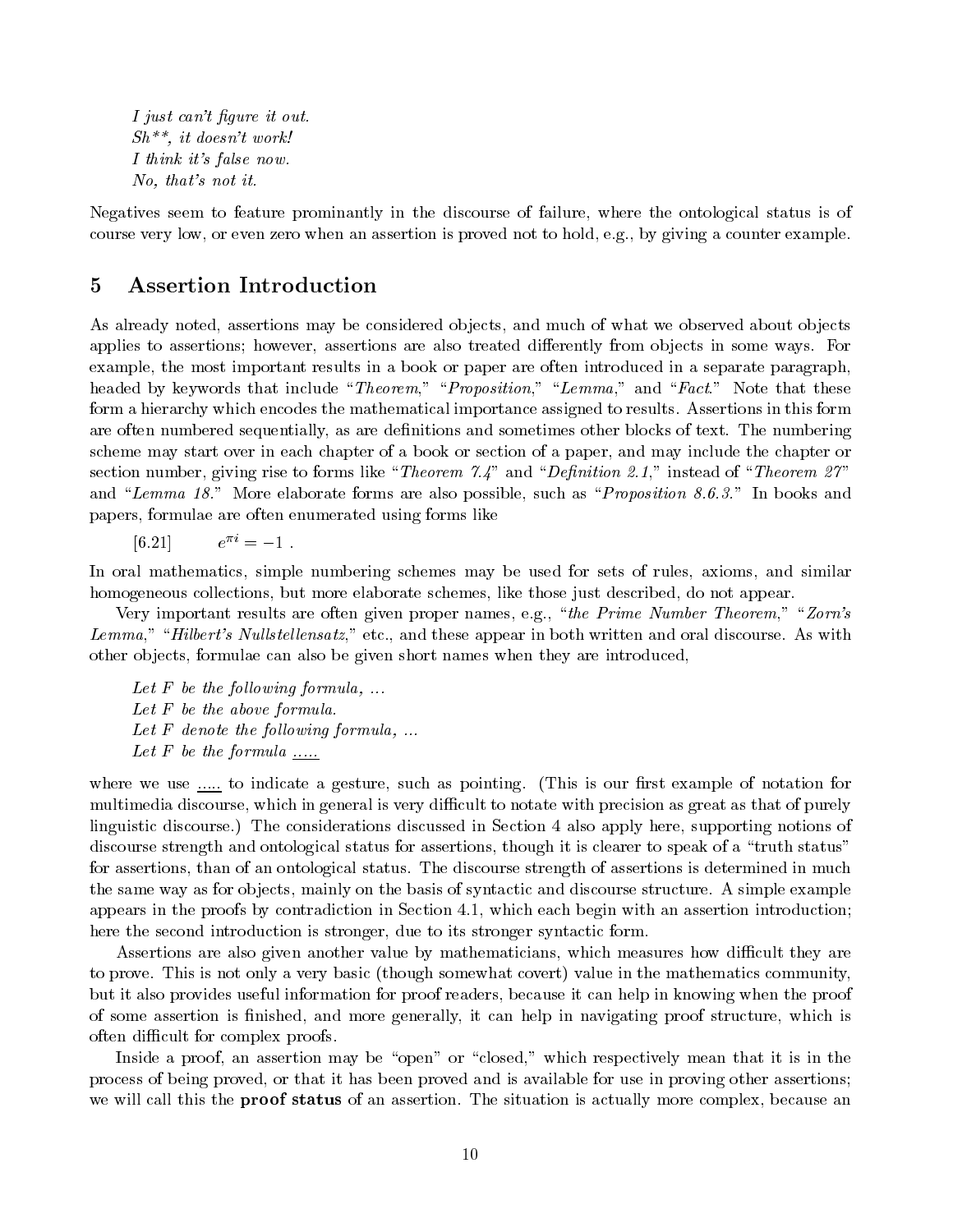assertion may be used before it is proved, provided that its status is made clear, that it really is proved rater on, and that no circularities are involved – Moreover, in proois that are still under construction (i.e., in mathematical research), the status of many assertions is often somewhere between open and closed. This implies that we need several different notions for assertions that are analoguous to discourse scope for objects. One of these is the portion of text within which an assertion is closed, or is treated as closed; another is the portion of text within which an assertion is open; another is the portion of text within which an assertion is undergoing proof; and still another is the portion of text within which an assertion is salient at all, independent of its proof status. Let us call these the closed scope, open scope, proof scope, and salient scope of an assertion. For a given assertion, its salient scope will contain each of the other three. These notions can help us understand how proofs are navigated, noting that navigation can be difficult for complex proofs.

The following further examples of assertion introduction are ordered by their discourse strength,

We claim that ... We will prove that  $\ldots$ It follows that  $\ldots$ Observe that ... Notice that ... Note that ... It can be shown that ...

The first two introduce new open assertions, whereas the remainder introduce assertions that are to be considered closed (either through a subsequent short justication, or through a missing justication that the reader is expected to supply). All of these are stronger than the following single word introductions,

Therefore,  $\ldots$  Then,  $\ldots$  Thus,  $\ldots$  Hence,  $\ldots$  So  $\ldots$ 

which each introduce new closed assertions (or assertions that are regarded as closable by the reader), and which again are ordered by their strength.

It is also of course possible to introduce assertions in subordinate phrases, for example, beginning with words like the following, which again are ordered by strength.

if, where, when, provided, granting

in that these words suggest progressively more doubt, although this is used to express their discourse status rather than their truth status. The words in the list "therefore," "then," etc. above can also be used to introduce assertions in subordinate clauses; these have a lesser discourse strength than those in the list " $if,$ " "where," etc.

It is well known to professional mathematicians that phrases like

It is clear that ... One can easily see that ... Obviously  $\ldots$  Certainly  $\ldots$  Evidently  $\ldots$ <br>A little calculation shows that  $\ldots$ The reader can [easily] check that  $\ldots$ 

often hide a tedious or tricky calculation. This convention can be very irritating to those outside that narrow circle, inlcuding students. Conventions like this of course serve to solidify the boundaries of a professional group, but they also reveal its values, in this case, a negative value that is placed on calculcation, with a corresponding positive value placed on more creative aspects of proofs. This is quite opposite to the values of most non-professionals, who would in general prefer easy proofs, and would rather see more details of calculations.

 $12$ So called "natural deduction" proofs enforce the discipline of proving assertions before they are used; but in fact, this is unnatural, and is often violated in natural mathematics.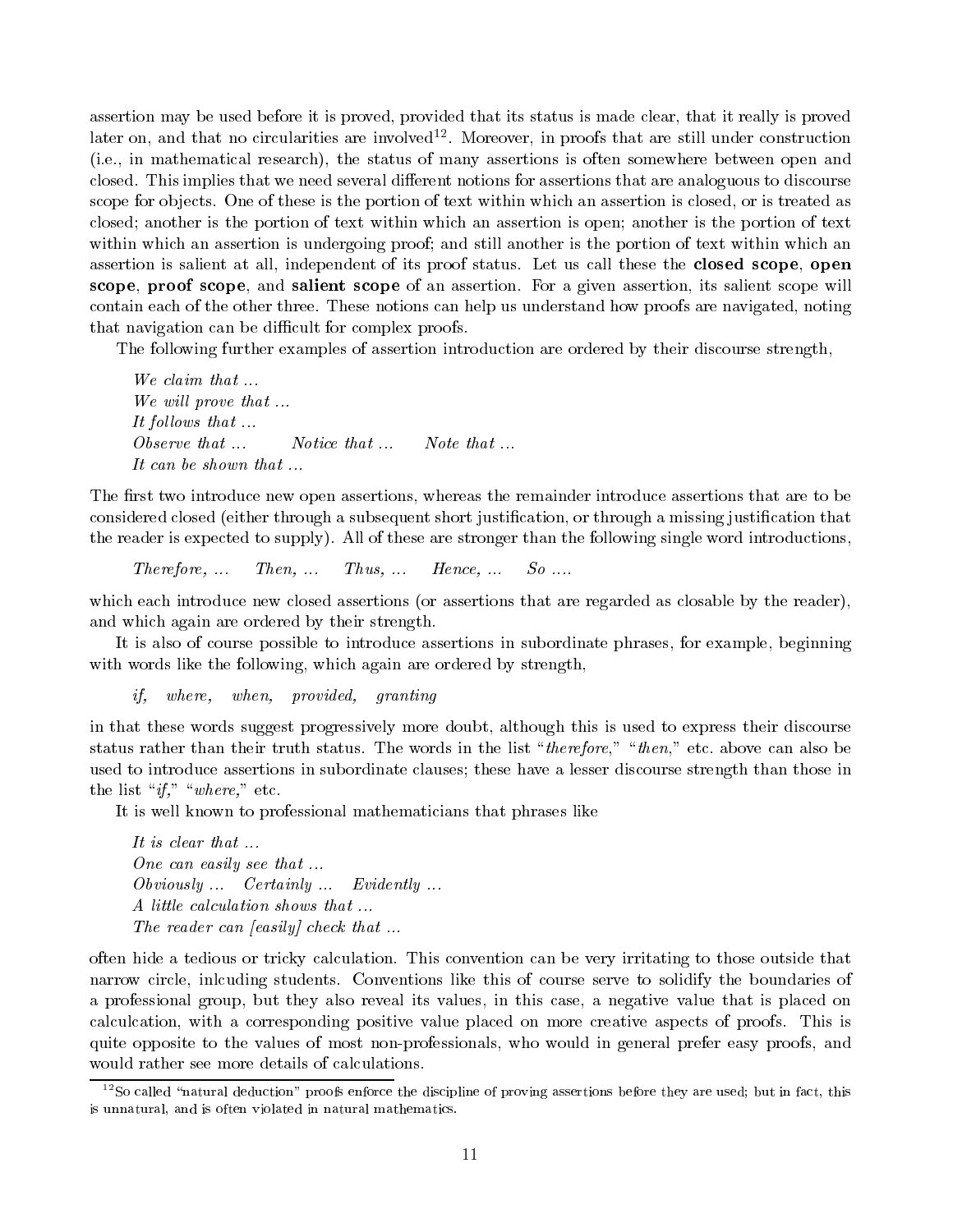There is a **principle of proportion** for assertions analoguous to that for objects, asserting the mutual correlation of salient scope, discourse strength, and mathematical importance. Again, this principle is neither normative nor descriptive, but rather is a convention, to which members orient, including in cases where it does not hold (see footnote 9). For example, named results are stronger and therefore assumed to be more important and to have larger scope than unnamed results. An example from our data is discussed at the end of the next section.

### 6 Reference

Mathematical discourse builds on ordinary discourse, and in particular, it builds on the conventions of ordinary discourse, including the modes of reference that are employed in various discourse types. Ordinary discourse presupposes concrete ob jects, and requires the listener (or reader) to determine the concrete referents of words and phrases such as

it, that, this, that one, the other, the last one

All these phrases occur in mathematical discourse, but mathematical terms may also occur, as in

this formula, that integer, the other variable, the previous lemma

In addition, mathematical discourse has some more specialized conventions for reference. For example, if a formula has been named " $[6.21]$ ", then that name can be used to refer to the formula later, or even earlier, in the text; an abbreviated form like "formula 21" can also be used within the scope of " $6$ ," which could be a section of a paper or a chapter of a book. Similar reference conventions apply to theorems, definitions, and whatever else has been numbered in a similar way in a text. These conventions refer to the large-grain structure of texts, rather than the structure of proofs, except insofar as this might be reflected in the text structure.

The extreme rarity of such precise forms of reference in ordinary discourse compared to their relative frequency in mathematical discourse reveals the importance that mathematicians attach to precise reference to mathematical objects, as well as to their great sensitivity to scope in mathematical discourse. It is interesting to notice that chains of reference can also occur, as in

the formula that we used to prove this one

the proof of the previous lemma

the second integral in the third formula below

It is important to notice that the values attached to mathematical objects are used in resolving later references to those objects in mathematical discourse. For example, phrases like

The proof is now reduced to ... The desired result now follows.

require us determine which "*proof*" and which "*desired result*" are meant; their referent will be whatever unfinished proof or open assertion has the greatest current discourse salience, which is in part determined by their mathematical difficulty and significance.

Introduction can be rather complex in multimedia discourse:

Consider this formula. Therefore <u>...</u> What we want to prove is  $\ldots$ The last formula with <sup>x</sup> replaced by y. The last formula with this substituted for  $\underline{x}$ . This formula, with this and that reversed.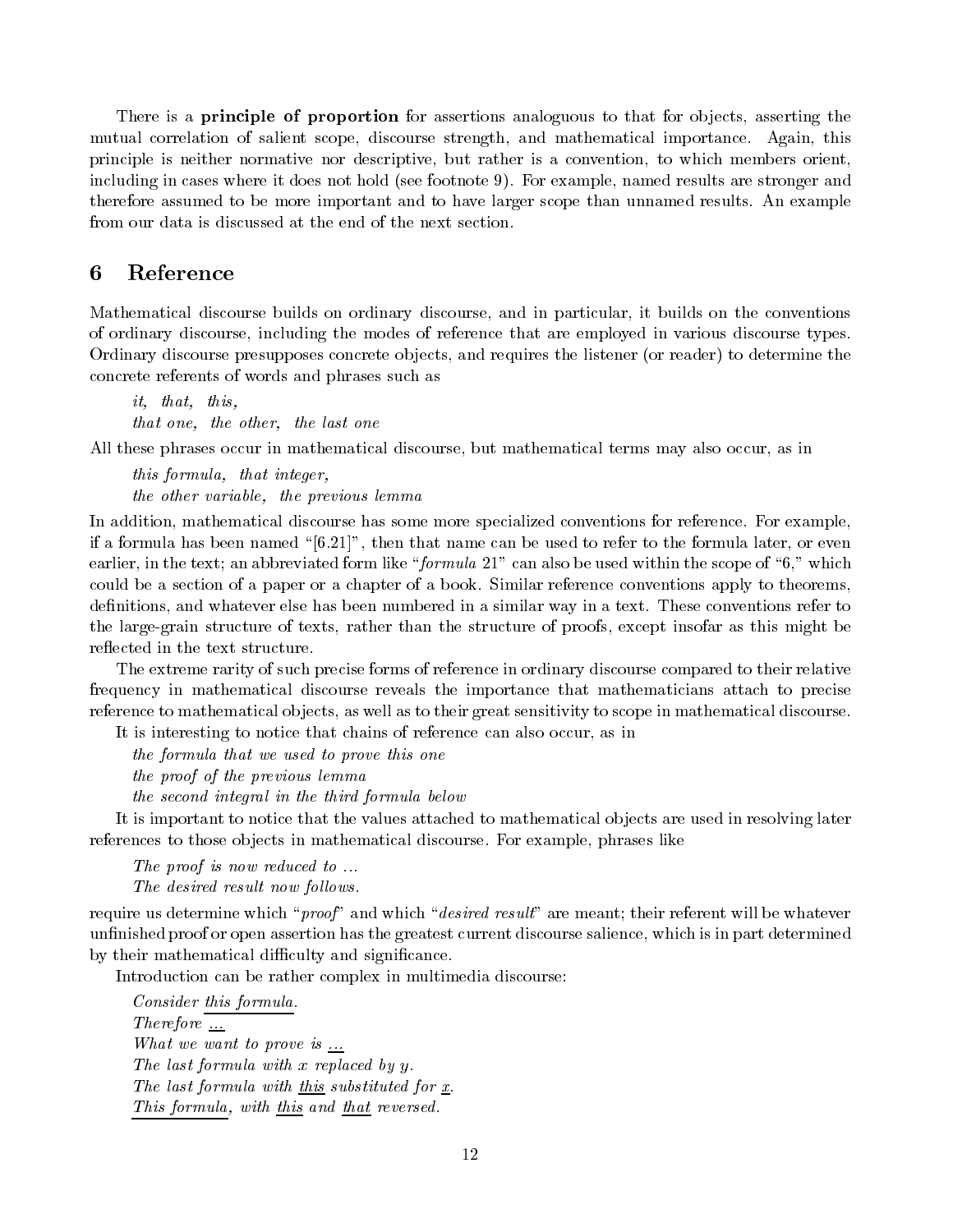where the underlines indicate a gesture, writing on the board, writing plus gesture, etc.; speech and writing and/or gesture can be simultaneous in forms like these. Also, values are often indicated in complex ways using body language. Similar phenomena occur when assertions are referenced:

Let's do  $this$  one first.

So all we need now is to prove that one.

The formula that used to be <u>here</u>.

The sequential organization of discourse has perhaps been studied with the greatest care and precision in the branch of ethnomethodology known as conversation analysis [35]. In particular, conversation analysis has studied introduction, reference and re-reference. One general principle is that references are constructed to take the least effort and still be effective  $[37]$ , so that differences from such optimal phrasings must be doing some work in addition to reference, such as imparting additional emphasis, or recalling shared values (see footnote 9). For example, the phrase "by Cayley's theorem (Theorem 18)" gives two different references to the same assertion, one of which is a proper name; this redundancy gives extra strength to the reference, and therefore the principle of proportion leads us to assume that this particular use of Cayley's theorem is important. Another result is that references to an object can be simpler for each of a series of references, because the saliency of the object rises the more it is referenced [37], as well as closer to a previous reference. For example, the first reference to a low salience object might be rather elaborate, but soon after that, it can be referenced using just " $it"$  or "that". Conversation analysis has also studied the repair conventions used in ordinary conversation (i.e., the ways of correcting speech on the fly), and it would be interesting to see how these apply to the correction of mathematical speech.

#### 6.1 Abstraction

We can get deeper into the nature of mathematical objects by examining the nature of mathematical abstraction. Nearly all mathematical objects are **abstract** in the sense that there are multiple representations, which are considered to be "the same," or more formally, equivalent, as in the following, where each line contains different terms, which are considered "equal" in some sense:

| $[10, 000, 000]_2 = [1024]_{10}$ |       |                |     |     |
|----------------------------------|-------|----------------|-----|-----|
| $\frac{2}{6}$                    | $=$   | $\frac{1}{3}$  |     |     |
| .99999                           | $=$   |                | $=$ | 1.0 |
| $0+5$                            | $=$ 5 |                |     |     |
| $x \times y$                     |       | $= y \times x$ |     |     |

Each notion of equality is different. The first concerns the representation of an integer in base 2 (binary) and base 10 (decimal). The second concerns the equality of fractions, while the third line concerns real numbers. The last two concern the results of operations on numbers. In each case, an equivalence relation is represented by the equality sign, which asserts that the relation holds between two expressions. This is very typical in mathematics, and serves to reinforce the appearance of existence of an "ideal" entity which is "represented by" all the terms. Plato's famous cave, in which only the shadows of "real objects" can be seen, but not the objects themselves, seems an almost perfect metaphor for this  $\,$  situation, including the fact that there is no evidence for existence of the  $\,$  real objects  $\,$  themselves  $\,$  .

<sup>&</sup>lt;sup>13</sup>Contrary to what many people think, even in pure mathematics there is no such thing as the ideal number one itself. Rather, the number one is constructed or represented in various ways in different contexts. For example, in set theory, it may be constructed as the set containing the empty set, " $\{\emptyset\}$ " (there are also other constructions). In Peano's axiomatization of the natural numbers, it appears as the term s(0). Among the fractions, it appears as the set of pairs of integers  $(a, b)$  with  $a = b \neq 0$ . The latter is an instance of a common trick, which is to "divide by" the equivalence relation that underlies the equality sign used for some particular class of representations.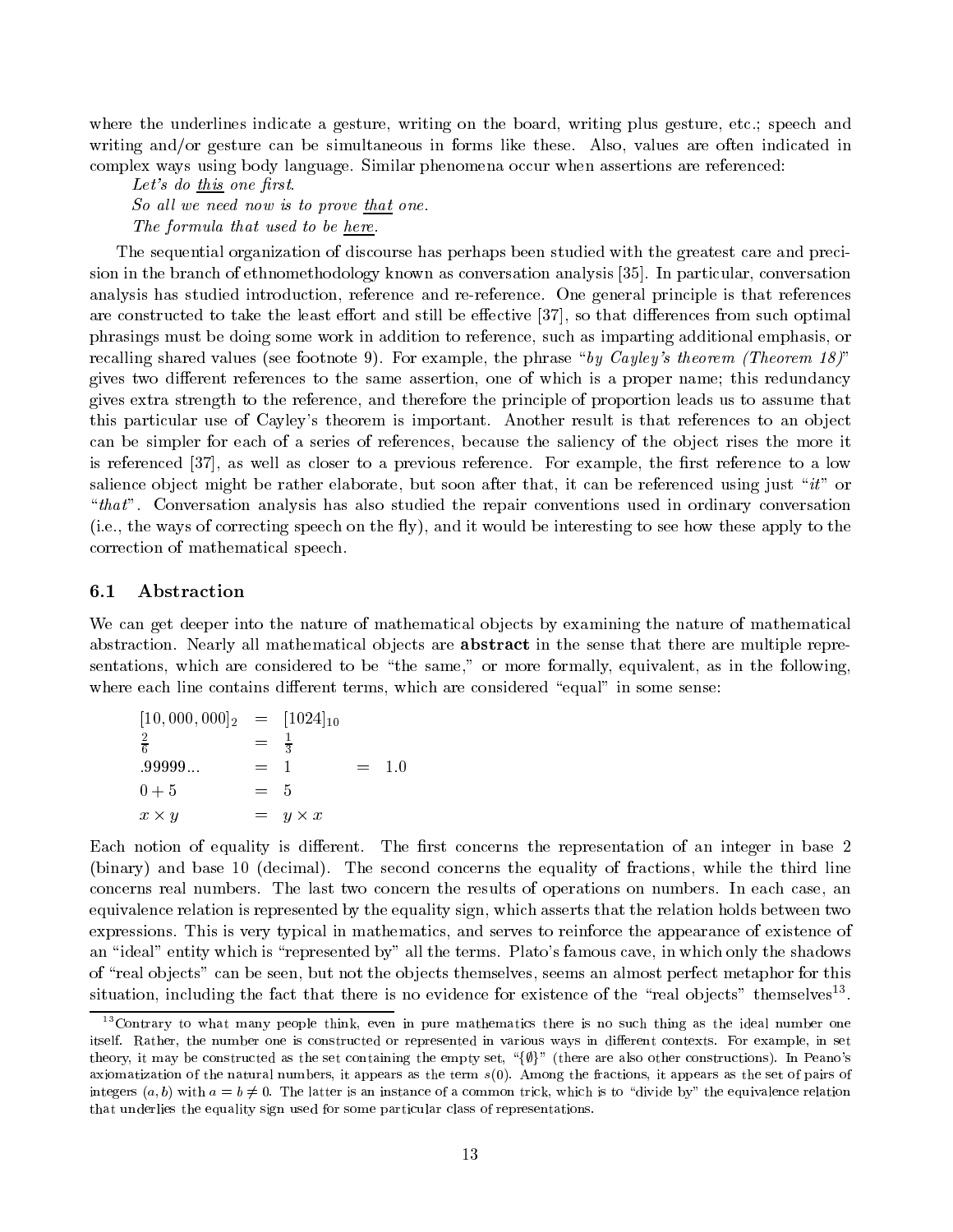It seems that abstraction, in the sense of (often implicit) equivalence relation, may be the essence of mathematical objects.

The work of calculation often consists of producing a sequence of different representations connected by the equality sign, as in the following:

$$
\frac{1}{2} + \frac{1}{3} + \frac{1}{4} =
$$
\n
$$
\frac{6}{12} + \frac{4}{12} + \frac{3}{12} =
$$
\n
$$
\frac{13}{12} = 1\frac{1}{12}
$$

Even though the aim is to reach the last term, one tends to think that every term "represents the same thing," i.e., is a reference to the same "abstract" mathematical object.

There is another sense of the word abstract, according to which a number of objects are regarded as "instances" of a single "more abstract" object (which itself is likely to be abstract in our first sense); this also can be seen as a relation, though not in general an equivalence relation. For example the equations  $x + y = y + x$  and  $u + v = v + u$  are equivalent  $\cdot$ , the abstract object here is  $\tau$ the commutative equation", and the equations  $4+5=5+4$  and  $8+11=11+8$  are two instances of it, obtained by substituting particular integers for the variables.

## 7 Proof Structure and Narrative Structure

We first explain the important notion of **discourse type**. This is a collection of conventions (in the sense of footnote 9) for organizing and interpreting certain units of language. These conventions include ways of opening and closing a unit, and for connecting clauses within a unit. Usually there is a primary type of clause and a default connective for such clauses, which can be omitted without changing the interpretation, and which represents the most important way to connect clauses in this discourse type. There may also be other conventions. A discourse unit is an instance of a discourse type, e.g., a particular text, such as the small proof by contradiction in Section 4.1. The proof and narrative discourse types are discussed below. In [33], Sacks already noted that narrative structure is governed by conventions, rather than rigid rules as in Chomskian formal grammar. Narrative is arguably the most basic of all discourse types. Other discourse types include plans [25], explanations [18], jokes [34], and command and control [17].

Our primary interest in this paper is the proof discourse type; it is more complex than other types that have been studied. Proofs open with a formal announcement of what is to be proved, marked for example by "**Theorem:**", or in a sentence such as "We will prove that  $\ldots$ ". Proofs are typically closed with a formal symbol such as " $\Box$ " or " $QED$ ", or with a sentence such as "And thus we are done" or "And that concludes the proof." There are two kinds of clause, for proof steps and for introductions. The default connective for proof steps is "therefore," "thus," "hence," or some other synonym; but unlike most discourse types, this default connective is not usually omitted. However, the default connective for introductions, "and," is often omitted. Other conventions for the proof discourse type have been discussed earlier in this paper, including ways to introduce, name, and reference objects. There are also conventions for indicating logical dependencies among proof parts, but we do not investigate them in this paper.

Proofs are presented linearly, i.e., as a sequence of steps, even though the underlying mathematical structure is often non-linear; the same is true of stories, which typically give a sequential account of concurrent interacting events and persons, through the use of interleaving threads; there may also be

 $14$ The relevant relation says that there is a one-to-one correspondence between their variables, i.e., they are "the same" up to renaming of their variables.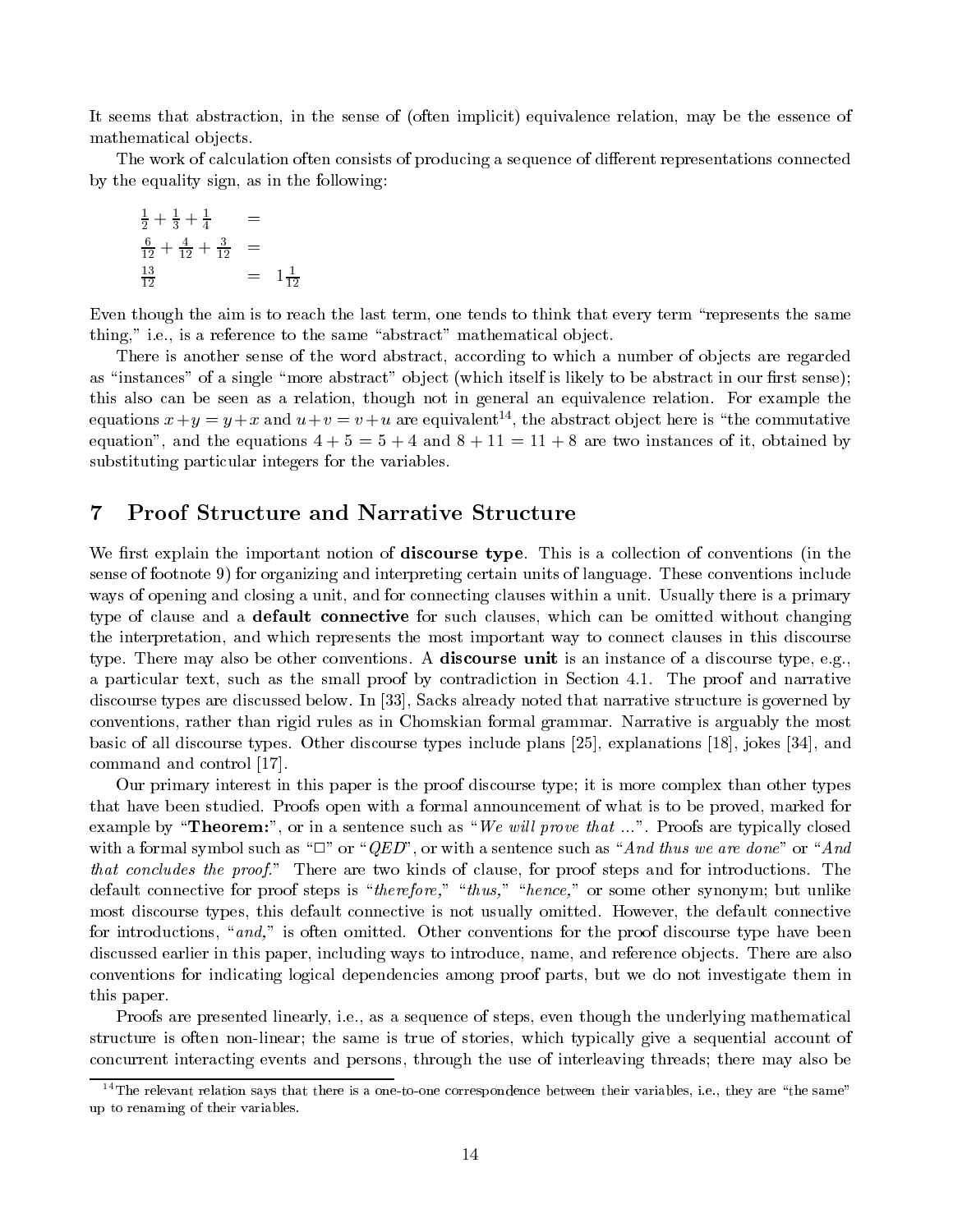flashbacks and flashforwards. A classic structural theory for the narrative discourse type has been given William Labov  $[20]$  (refined by Charlotte Linde  $[24]$ ), saying that stories have:

- 1. an optional orientation section at the beginning;
- 2. a sequence of *narrative clauses* for actions, which are interleaved with
- 3. evaluative material giving reasons for actions; and
- 4. an optional closing section.

The orientation section may set the time and place, and introduce some characters. For example, fairy tales prototypically begin with "Once upon a time." The narrative clauses are generally in the narrative past tense, and the events that they describe are presumed (unless otherwise indicated) to occur in the order that they are presented; this principle is called the narrative presupposition. For example, in "he came, he saw, he conquered," the narrative presupposition tells us that these three clauses refer to events that occurred in the indicated order. The default connective here is "and" or "then," because these can be substutited for the missing connective without changing the meaning, giving "he came, and he saw, and he conquered," or "he came, then he saw, then he conquered." The form without connectives is more usual, and the use of either of the other two forms would indicate some additional emphasis. Evaluative material may appear in a dependent clause, or in unexpected syntactic or lexical choices, such as repetition or swear words; evaluative material is a rich resource for uncovering values. Narrative structure serves to support the appearance of reality for mathematical objects, because it is a familiar form that ordinarily involves concrete objects and events.

The discourse structure of proof appears to be derived from that of narrative, because echoes of narrative structure are found in proofs. For example, the primary default connective in proofs is "then" (with its synonyms like "thus" and "so"), although with the meaning of logical implication rather than temporal succession. That "then" has originally a temporal character is shown by its appearance in phrases like "now and then" and "and then again...", and "then" can also be used in proofs to indicate temporal ordering, for example in phrases like "then we will show that..." In addition, words like "next" and " and" are also used in proofs to indicate sequential ordering. Although the primary default connective can be omitted, it sounds awkward. But as in narrative, temporal connectives can be omitted in proofs, which explains why it is unusual to omit the logical implication connectives. Notice that the conjunction " and" also has both a temporal and a logical meaning, exactly parallel to " then". We can illustrate these ideas with modified versions of the proof by contradiction from Section 4.1, first a discourse unit with no connectives:

Suppose <sup>p</sup> is an even prime greater than 2.  $p = 2n$  for some  $n > 1$ . <sup>p</sup> is not prime. QED

Now let's see it with " $and$ ":

<sup>p</sup> is an even prime greater than 2, and  $p = 2n$  for some  $n > 1$ , and <sup>p</sup> is not prime. QED

Clearly, the proof sounds better using "then" and its synonyms:

```
Suppose p is an even prime greater than 2.
Then p = 2n for some n > 1.
So p is not prime.
QED
```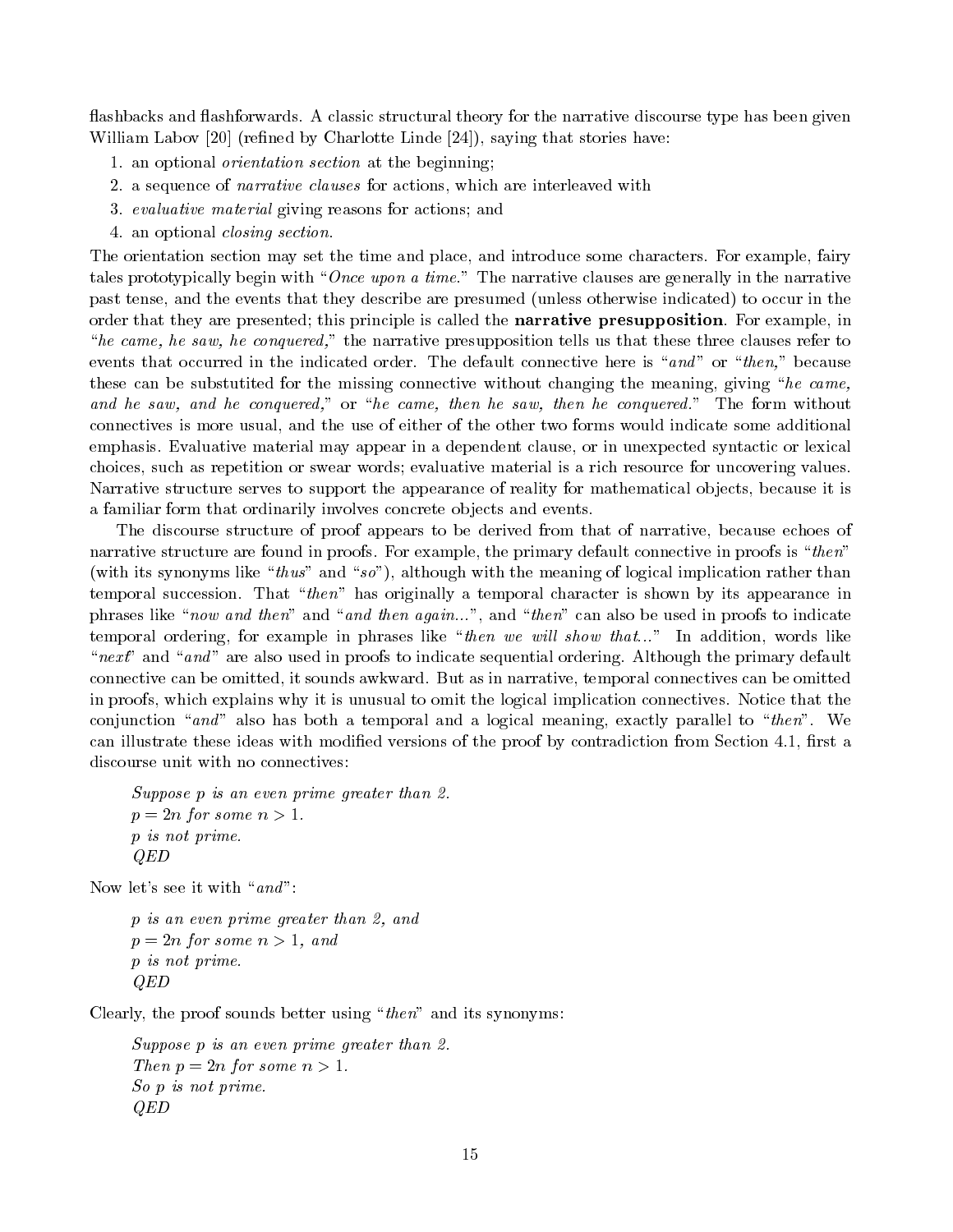Notice that understanding the first of the three proofs above involves an analog of the narrative presupposition, because we naturally presuppose that each clause follows from what comes before it; this highlights the basic importance of inference in proofs. However, proofs can also use a converse presupposition, in which the default connective is "because" or "since" or a synonym, instead of "then."

The use of the temporal connective "then" for implication in proofs is part of a general pattern, other examples of which are "*it follows that ...*" and "*after which ...*". This is an instance of what George Lakoff and Rafael Núñez  $[22]$  call a conceptual metaphor; it maps from an image schema for temporal succession into the more abstract domain of logic (the notions of image schema and metaphor are discussed in Section 8 below). Let us call this the logical consequence is temporal succession is temporal succession metaphor. Notice that the logical meaning of "since" in proofs is also part of this pattern.

A common complaint by non-mathematicians about proofs is that their structure is not clear. For example, a lemma may be stated well before its role is (or can be) made clear, or a seemingly unrelated claim may be proved before drawing a surprisingly short proof of the main result from it. Mathematicians enjoy these sorts of tricks, but outsiders do not usually share their pleasure. This brings out a further value of the community of professional mathematicians, which is to be clever.

We have already noted that traces of narrative occur in proofs. Another research project has explored the hypothesis that a careful use of narrative structure can make proofs easier to follow. One inspiration has been a video tape of an explanation of the operation of a mechanical theorem prover, in the form of an epic narrative of proof attempts by the program; it is rather like the narratives described by Joseph Campbell [4], in which a hero overcomes a series of obstacles. The hypothesis has been tested (anecdotally, not statistically) in a web-based proof display system that we have developed [16]. Each proof has a homepage which serves as an orientation section; evaluative material (with motivation, explanations, etc.) is interleaved with proof steps, which are presented in the converse order (unless the prover species otherwise); there is also an optional closing page, which can summarize what has been proved and what can be learned from the proof [13]. Feedback received from students and nonprofessionals has been very positive, although professional mathematicians often consider the problem of improved exposition to be uninteresting.

Much more could be said on the topics of this section, for example, about proof navigation, but this would distract from the core of what we wish to say, and so is better left for a future paper.

#### 8 Cognitive Linguistics

In their pioneering book  $[22]$ , George Lakoff and Rafael Numez demonstrate in detail how mathematics is grounded in everyday experience; in particular, they demonstrate that the language of mathematics contains many metaphors that are based on image schemas. Before explaining these notions, we first explain a foundational notion, that of conceptual space. The original notion (e.g., in [8]) says that a conceptual space consists of some objects and some relations among them<sup>15</sup>; to this, I would now add the concepts and methods, in the sense of ethnomethodology, that are relevant to these objects, and somethnes an evolving local state, as is needed for example by geometrical constructions – whenever a mathematical object is introduced, the conceptual space associated with objects of that type comes into the discourse with it. For example, the introduction "Let G be a group" imports group theory into the discourse (or at least whatever group theory is known and relevant at this point). Among things imported might be the concept of a subgroup, and methods for proving things about groups, for example, by using the Sylow theorems.

<sup>&</sup>lt;sup>15</sup>As noted in [12], this makes conceptual spaces a simple special case of first order theories in the sense of mathematical logic; this observation suggests generalizing the notion to include constuctors and types for terms, as was done in [12].

 $16$ This is similar to object oriented programming in computer science.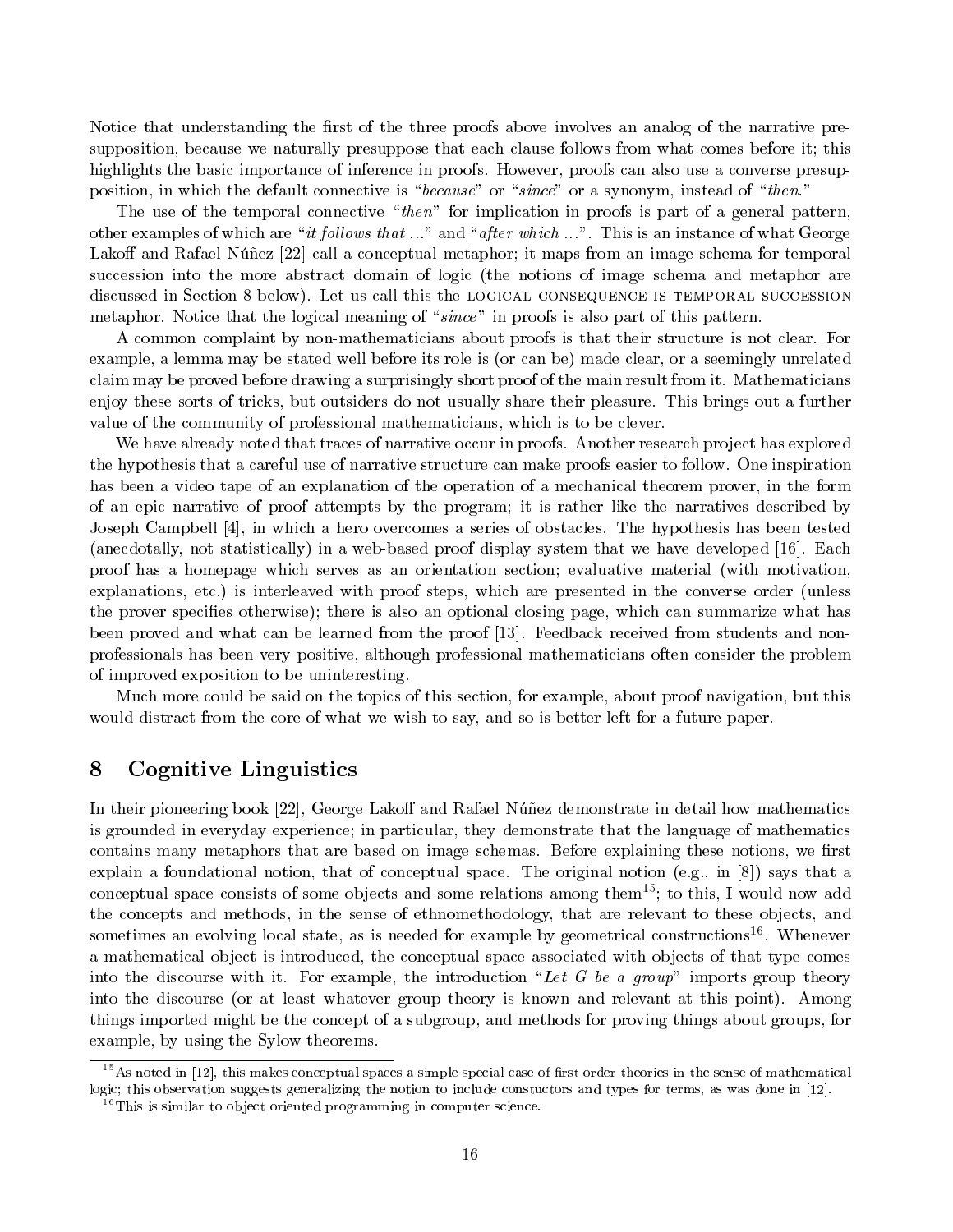An image schema is a conceptual space that arises from some innate sensory-motor schema, i.e., from numan perception and coordinated action in the world 17 One example is the CONTA container image schema, which involves an inside, an outside, a boundary, and the possibility of things being inside or outside. Image schemas have a perceptual basis, and an associated conceptual space; a particular instance of a schema, arising when it is used, may be further enriched.

A metaphor is a mapping from a source conceptual space to a target conceptual space. For example, the sers ARE CONTAINERS metaphor, which underlies much of elementary set theory, maps sets are contributed metaphor, which underlies metaphores is elementary set theory, maps  $\mathbf{r}$ from the (conceptual space of the) container image schema to (a conceptual space for) sets; this map takes things inside a container to elements of a set. Another mathematical metaphor is numbers are points on a line, which maps from the (conceptual space of the) image schema points on a line to a conceptual space for the real numbers. Mathematical sentences understood using this metaphor include "x is between 5 and 6," "x is below 12," "y is close to x," and "x is far from 0." The phrase **metaphoric projection** (of or from S) is often used, where S is the source of a metaphor.

The use of metaphors based on image schemas supports the reality of mathematical objects in the target spaces, by relating them to ourexperience of being in the world. This observation helps to explain the applicability of mathematics: Sensory-motor schemas work in the world because they were selected over millions of years of evolution; therefore language that is based on them also works in the world. From this, we see that the apparent mystery of the applicability of mathematics depends on our accepting that mathematics is transcendental, and it disappears once we realize that mathematics has been grounded in real world experience from the very beginning. Several other arguments against the traditional transcendental view of mathematics may be found in [22]. Most mathematicians probably realize that the reality of mathematical objects is an illusion, but they are trained not to admit it, and may even be told that believing in this illusion will help them do better mathematics!

Lakoff and Numez also demonstrate that conceptual blends, and in particular, blends of metaphors, play a very important role in mathematics, but we will not discuss this here; see [12] for a category theoretic treatment of blending. The book [22] contains many further concepts and interesting examples, and the reader is encouraged to consult it.

#### 9 In Conclusion

This paper reports an empirical study of mathematics as social activity. Our data is natural mathematics, in the sense of actually observable proof events. A number of results appear to be new. Proofs have been proposed as a new discourse type, and aspects of natural proof structure have been described, including the introduction of, and reference to, mathematical objects. A large range of linguistic devices have been shown to reinforce the appearance of reality for mathematical ob jects, including the use of metaphoric projection from image schemas, and the metaphoric projection of the narrative presupposition to entailment. We have shown that the reality of mathematical objects is constructed and sustained by work done in discourse; it is not a self-evident objective fact. This work includes the use of conventions from ordinary discourse, which presume ordinary concrete objects, as well as object introduction and reference, narrative, image schemas, metaphors, blends, and abstraction.

Another kind of work done in mathematical discourse is the finely nuanced assignment of values to objects; these values are then used in resolving discourse references to mathematical objects. We have found evidence for the values of mathematical significance, difficulty, and ontological status. It seems

 $17$ This definition differs from that of Lakoff and Numez in making the conceptual space explicit, and thus emphasizing that it is a model of a natural phenomenon constructed by analysts, rather than the phenomenon itself. This seems appropriate because conceptual spaces cannot be directly apprehended, and therefore must be inferred, and it has the advantage of avoiding the appearance of covert Platonistism.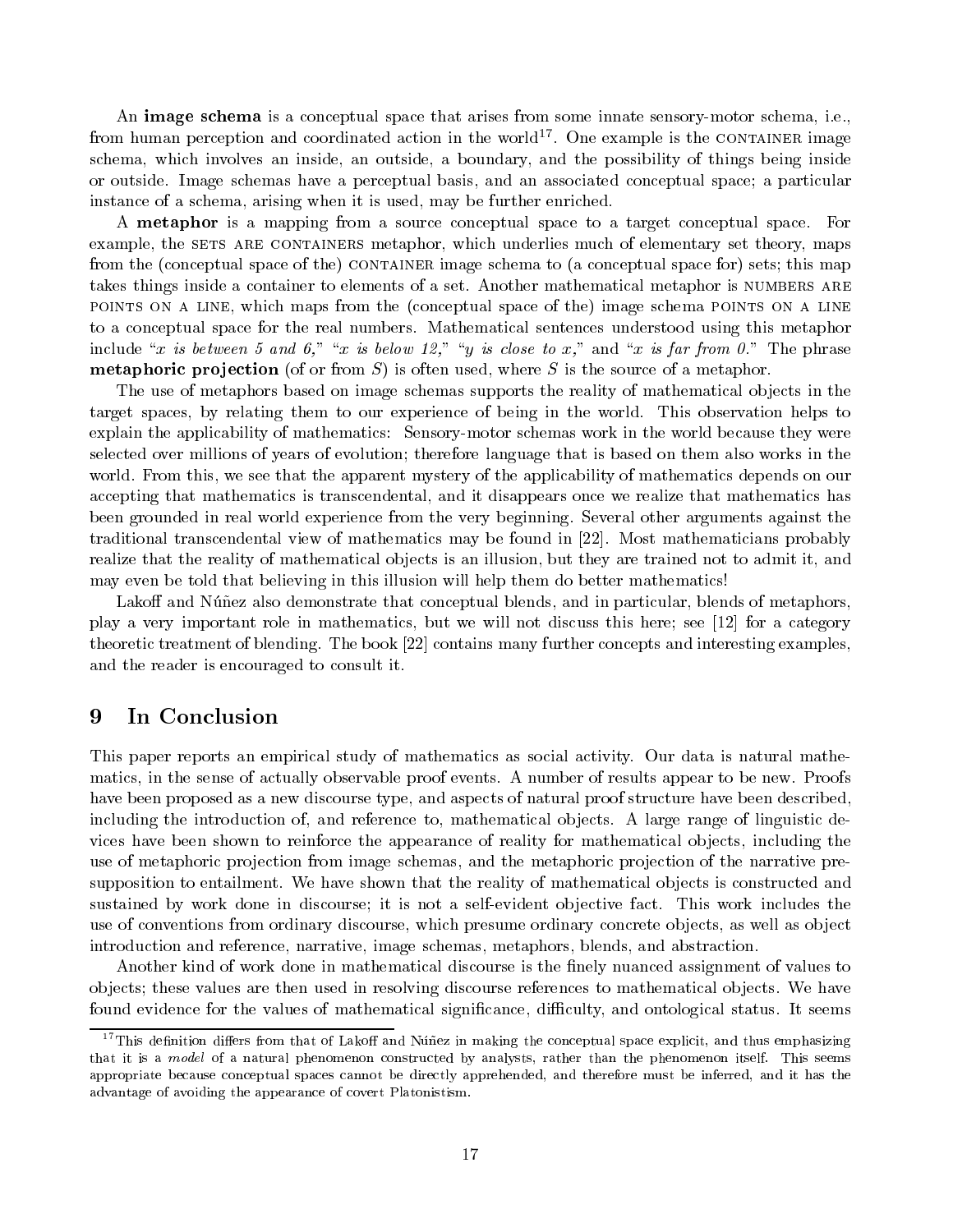that the work done to make values invisible is exactly what renders them visible to analysts.

Our analysis of values and work in proofs provides a basis for infering the values of provers, that is, of the community of professional mathematicians. These values include clarity of reference, clarity of organization, difficulty of proof, mathematical significance, concision, and surprise. That clear reference is important is evident from the unusual, multiple, precise mechanisms for reference that we have documented in this paper. Similarly, the importance of organization is inferred from the mechanisms used to support it in proofs, though we have not explored this as thoroughly as we did reference. However, we have discussed one important mechanism, the way that the ontological status value assigned to assertions helps readers understand proof organization. Difficulty of proof is a major value attached to assertions, as is mathematical signicance. The importance of concision, and even austerity, can be seen in the extensive use of symbols to denote objects, as well as in the paucity of explanation. We have not previously argued for the importance of surprise, but it is easily seen in the way that many proofs end, sometimes \pulling a rabbit out of a hat," and sometimes leaving the reader to put things together after an abrupt " $QED$ ."

Our results also support some conclusions about the philosophy of mathematics. First, Platonism is false, in the sense that natural mathematics is always materially mediated, embodied, and situated. Although this does not exclude the possibility that Platonic ob jects have some reality of their own, it does exclude their having any material embodiment or practical effect, so that it is impossible to observe any causal role for ideal Platonic ob jects in natural mathematical discourse. On the other hand, Platonism is true, in the sense that natural mathematical discourse, and mathematicians, treat mathematical objects as real, and moreover, mathematical objects also presumably correspond to real events in the brains of mathematicians.

Formalism is the view that mathematics is just the manipulation of symbols according to certain rules, with no inherent meaning at all. This is false, because natural mathematical discourse is very informal, value laden, very expressive (even dramatic), and grounded in real experience (the last assertion is extensively argued in [22], based on image schemas, metaphors, etc.).

The results of this paper have signicant implications for mathematics education. First, we have seen that natural mathematics is not routine: natural proofs are "site specific," and in particular, are only elaborated to the extent needed at a particular time and place. This implies that extreme forms of the "back to basics" movement, which rely exclusively on memorization, routinization, etc., are misguided. On the other hand, grounding everything in practical experience is also misguided, because it does not allow for abstraction, which we have seen is one of the most fundamental features of mathematics. Finally, since the philosophical position of formalism is wrong, teaching mathematics as pure formality is also misguided; it leaves out the vital life force of mathematics.

Although not directly supported by the data used in this study, it seems likely that similar points could be made about the application of mathematics to other fields, as well as about fields that rely extensively on mathematics, such as physics, chemistry, and engineering. For example, concepts like force do not have an actual Platonic existence, but rather are parts of complex models that have been constructed by physicists. Also, careful readings of physics texts will no doubt reveal values of the physics community, and it is likely that these values will be similar in many ways to those of the mathematics community, though different in other ways.

This paper is an early attempt to apply empirical methods (discourse analysis, ethnomethodology, and cognitive linguistics) to natural mathematics, so some gaps, omissions, and even errors are to be expected; we hope that this will inspire further work, since there is much more to be done, and there are important applications, not the least of which is secondary mathematics education, which is currently plagued by highly politicized polarities.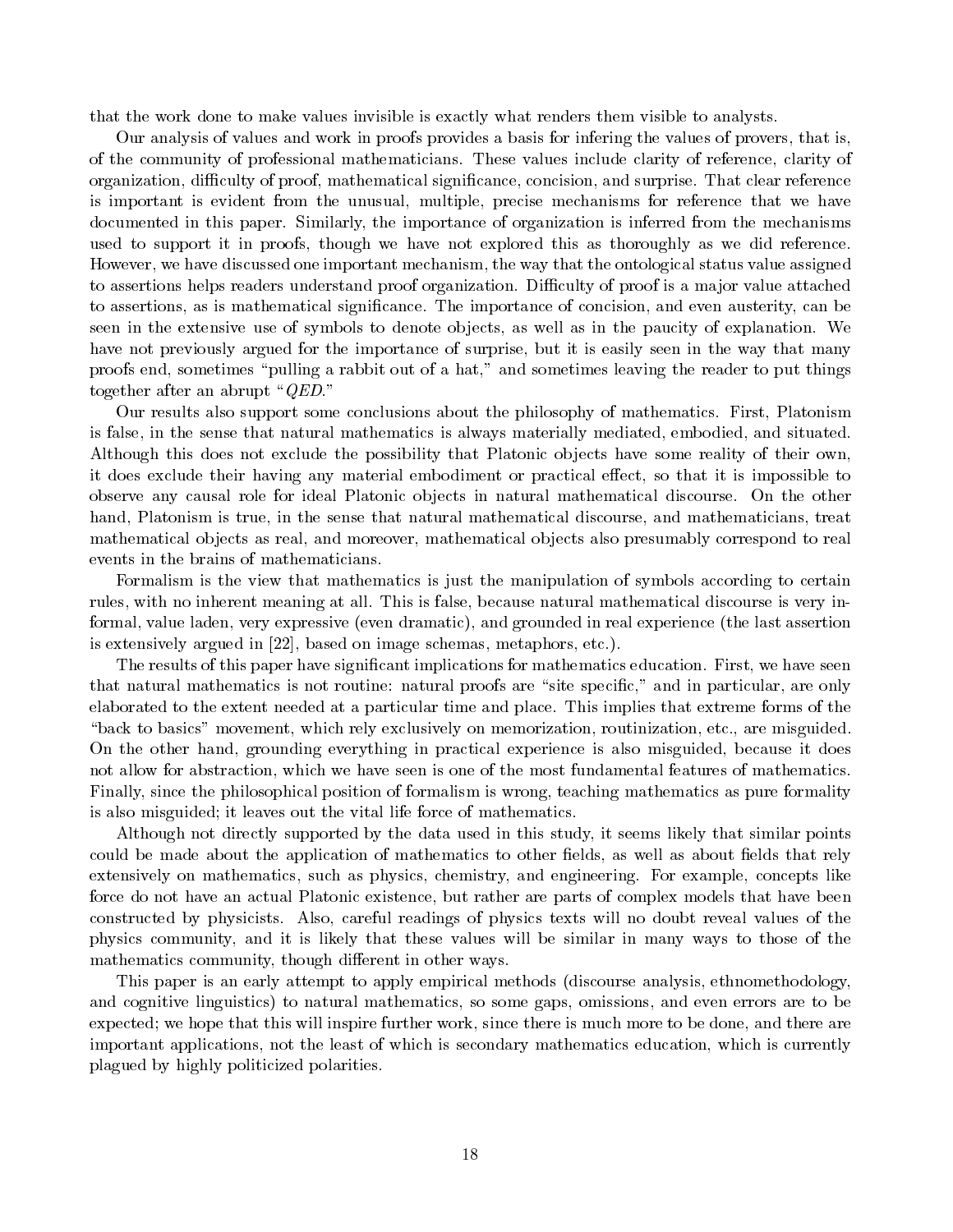#### References

- [1] J.L. Austin. How to Do Things with Words. Oxford, 1970.
- [2] Jon Barwise and John Perry. Situations and Attitudes. MIT (Bradford), 1983.
- [3] Michel Callon. Elements of a sociology of translation. In John Law, editor, Power, Action and Belief: A New Sociology of Knowledge?, pages 196-233. Routledge and Kegan Paul, 1986.
- [4] Joseph Campbell. The Hero with a Thousand Faces. Princeton, 1973. Bollingen series.
- [5] Michael Cole. Cultural Psychology: A once and future discipline. Harvard, 1996.
- [6] Harry Collins. What's wrong with relativism? Physics World, 11(4), 1998.
- [7] Thierry Coquand and Gerard Huet. The calculus of constructions. Information and Computation,  $76(2/3):95{-}120, 1988.$
- [8] Gilles Fauconnier and Mark Turner. Conceptual integration networks. Cognitive Science, 22(2):133-187, 1998.
- [9] Harold Garfinkel. *Studies in Ethnomethodology*. Prentice-Hall, 1967.
- [10] James Gibson. The theory of affordances. In Robert Shaw and John Bransford, editors, *Perceiving*, Acting and Knowing: Toward an Ecological Psychology. Erlbaum, 1977.
- [11] Joseph Goguen. Towards a social, ethical theory of information. In Geoffrey Bowker, Leigh Star, William Turner, and Les Gasser, editors, Social Science, Technical Systems and Cooperative Work: Beyond the Great Divide, pages 27-56. Erlbaum, 1997.
- [12] Joseph Goguen. An introduction to algebraic semiotics, with applications to user interface design. In Chrystopher Nehaniv, editor, *Computation for Metaphors, Analogy and Agents*, pages  $242-291$ . Springer, 1999. Lecture Notes in Artificial Intelligence, Volume 1562.
- [13] Joseph Goguen. Social and semiotic analyses for theorem prover user interface design. Formal Aspects of Computing,  $11:272-301$ , 1999. Special issue on user interfaces for theorem provers.
- [14] Joseph Goguen. Consciousness studies. In J. Wentzel Vrede van Huyssteen, editor, Encyclopaedia of Science and Religion. McMillan Reference, 2002.
- [15] Joseph Goguen. The ethics of databases. In Tara McPherson and Nina Wakeford, editors, Confronting Convergence. Erlbaum, to appear, 2002.
- [16] Joseph Goguen and KaiLin. Web-based support for cooperative software engineering. Annals of Software Engineering, 12:25-32, 2001. Special issue for papers from a conference in Taipei, December 2000.
- [17] Joseph Goguen and Charlotte Linde. Linguistic methodology for the analysis of aviation accidents. Technical report, Structural Semantics, December 1983. NASA Contractor Report 3741, Ames Research Center.
- [18] Joseph Goguen, James Weiner, and Charlotte Linde. Reasoning and natural explanation. International Journal of Man-Machine Studies, 19:521-559, 1983.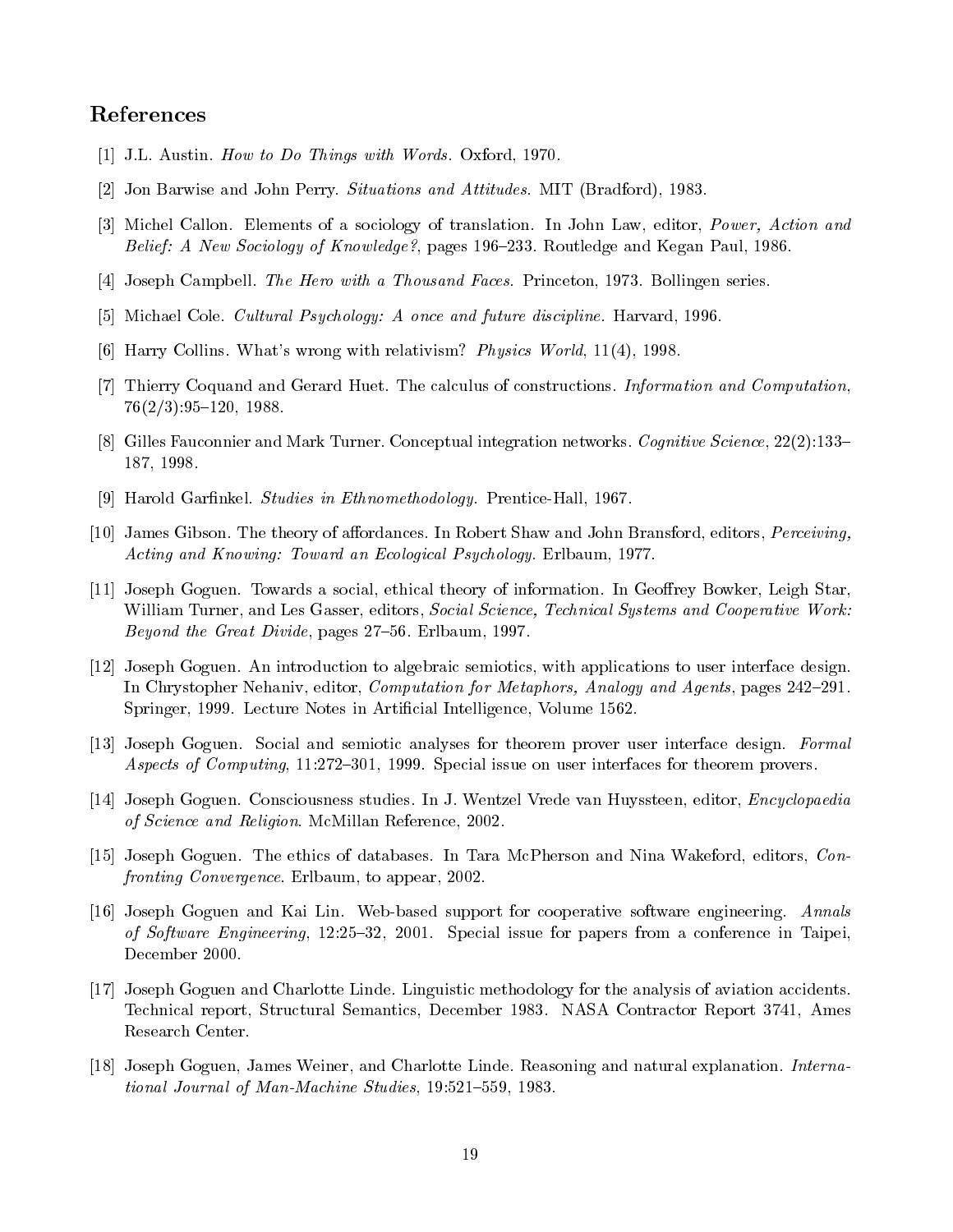- [19] Martin Heidegger. *Nietzsche, volume I: The Will to Power as Art*. Harper Collins, 1979. Translated by David Krell from original Neske edition of 1961.
- [20] William Labov. The transformation of experience in narrative syntax. In Language in the Inner City, pages 354–396. University of Pennsylvania, 1972.
- [21] George Lakoff and Mark Johnson. Metaphors We Live By. Chicago, 1980.
- [22] George Lakoff and Rafael Núñez. Where Mathematics Comes from: How the Embodied Mind Brings Mathematics into Being. Basic Books, 2000.
- [23] Bruno Latour. Science in Action. Open, 1987.
- [24] Charlotte Linde. Life Stories: the Creation of Coherence. Oxford, 1993.
- [25] Charlotte Linde and Joseph Goguen. Structure of planning discourse. Journal of Social and  $Biological Structures, 1:219-251, 1978.$
- [26] Eric Livingston. The Ethnomethodology of Mathematics. Routledge & Kegan Paul, 1987.
- [27] Donald MacKenzie. Mechanizing Proof. MIT, 2001.
- [28] Penelope Maddy. Realism in Mathematics. Oxford, 1993.
- [29] Michal Muzalewski. An Outline of PC Mizar. Philippe le Hodey, 1993.
- [30] Charles Saunders Peirce. Collected Papers. Harvard, 1965. In 6 volumes; see especially Volume 2: Elements of Logic.
- [31] Roger Penrose. The Emperor's New Mind. Oxford, 1989. Vintage paperback edition, 1990.
- [32] Roger Penrose. Shadows of the Mind: A Search for the Missing Science of Consciousness. Oxford, 1996.
- [33] Harvey Sacks. On the analyzability of stories by children. In John Gumpertz and Del Hymes, editors, *Directions in Sociolinguistics*, pages 325–345. Holt, Rinehart and Winston, 1972.
- [34] Harvey Sacks. An analysis of the course of a joke's telling in conversation. In Richard Baumann and Joel Scherzer, editors, *Explorations in the Ethnography of Speaking*, pages 337–353. Cambridge, 1974.
- [35] Harvey Sacks. Lectures on Conversation. Blackwell, 1992. Edited by Gail Jefferson.
- [36] Ferdinand de Saussure. Course in General Linguistics. Duckworth, 1976. Translated by Roy Harris.
- [37] Emmanual Schegloff. Notes on a conversational practice: formulating place. In David Sudnow, editor, Studies in Social Interaction. Free Press, 1971.
- [38] Anna Sfard. Symbolizing mathematical reality into being: how mathematical discourse and mathematical objects create each other. In P. Cobb, K.E. Yackel, and Kay McClain, editors, Symbolizing and communicating: Perspectives on mathematical discourse, tools, and instructional design, pages 37-98. Erlbaum, 2000.
- [39] Anna Sfard. On the gains and dilemmas of calling different things the same name: a commentary, 2002.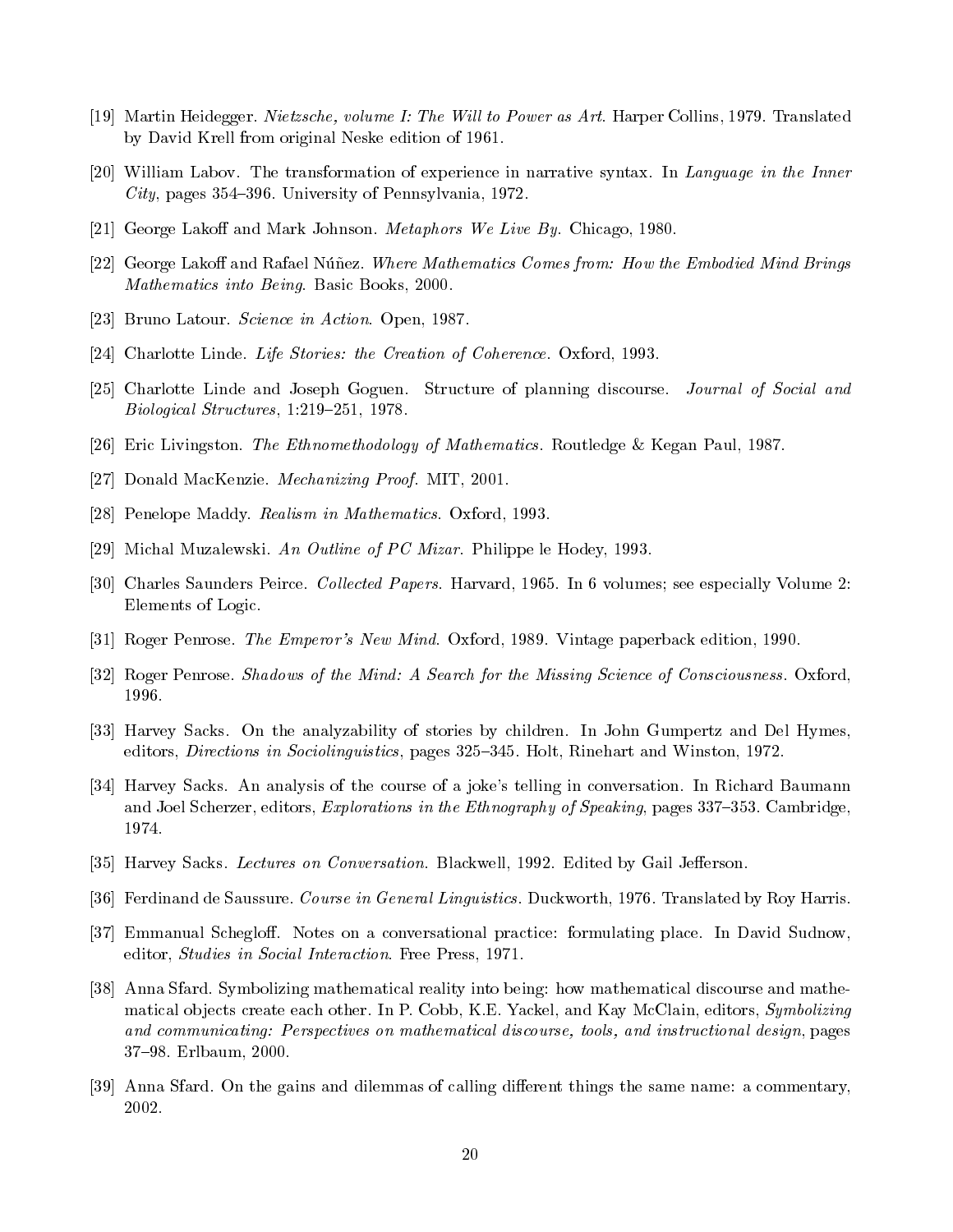- [40] Alan Sokal. A physicist experiments with cultural studies. Lingua Franca, 4(4), 1996.
- [41] Lev Vygotsky. Thought and Language. MIT, 1962.
- [42] Eugene Wigner. The unreasonable effectiveness of mathematics in the natural sciences.  $Commu$ nications in Pure and Applied Mathematics,  $13(1):1-14$ , 1960.